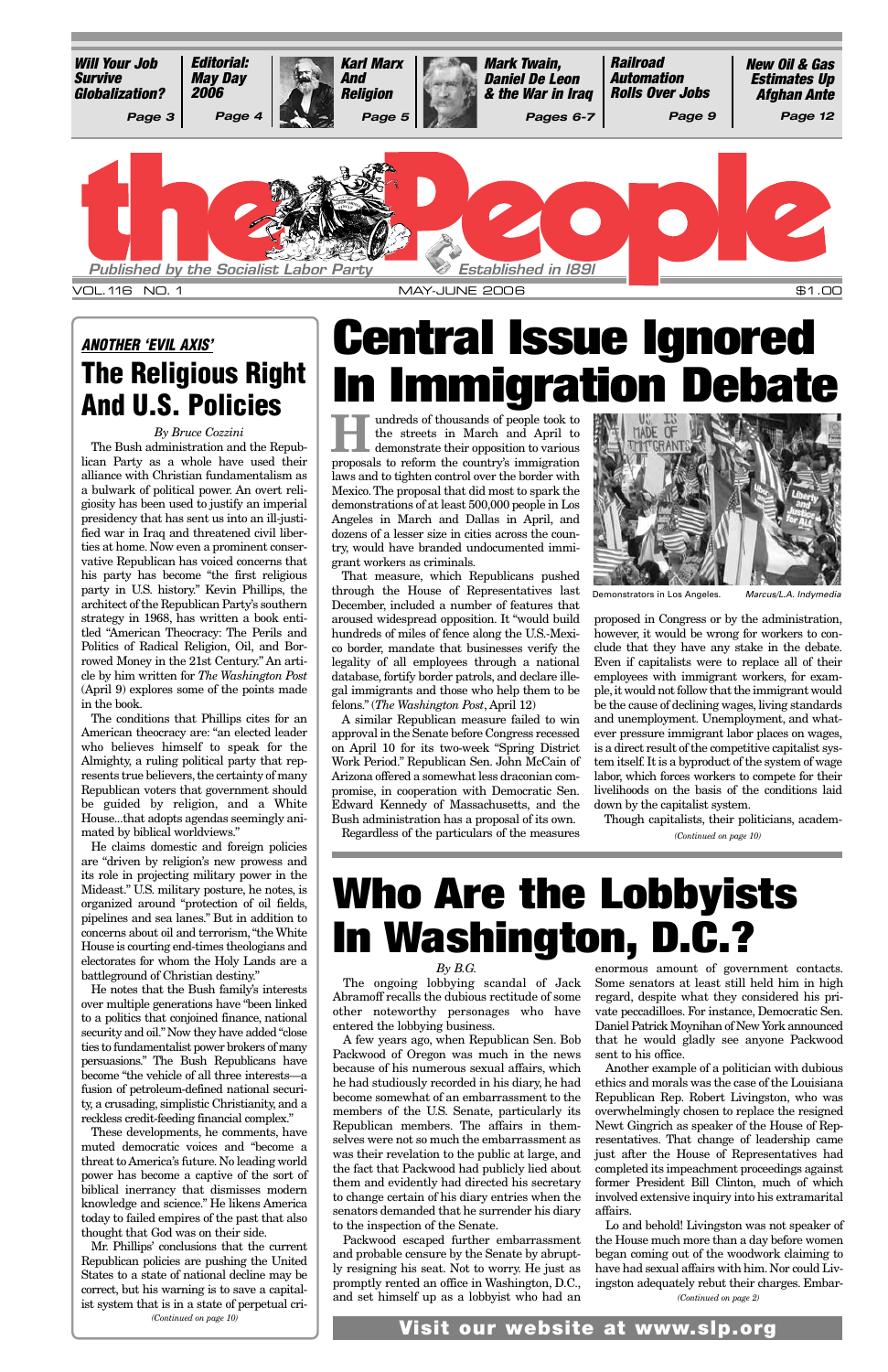rassed and furious Republican members of the House began asking pointed questions. Who were these women? Were they lobbyists? The besmirched Livingston was forced to resign not only the speakership but, in addition, his seat in the House. Hail and farewell!

Again, not to worry. Livingston also rented an office in the city and set himself up as a lobbyist.Very recently, an inquiring TV reporter-photographer pointed his camera at the hardworking Livingston in his office, and the latter in great annoyance spat out a claim that the Democrats had forced him out of office. Really? What a short memory!

Now, John Ashcroft, President George W. Bush's former attorney general, has joined the fraternity of lobbyists. Ashcroft opened his new business, "The Ashcroft Group," last September, complete with fancy offices and a number of prominent Republican insiders on his staff. Ashcroft, however, insists that he is going to be a non-Abramoff lobbyist, and he incessantly uses the word "integrity"to describe himself and his business.

So far, Ashcroft has acquired 21 prominent clients,with more knocking at his door,and is selling his knowledge of how the Washington government works and is guiding these paying clients in the right direction as they seek to gain profit by doing business with the U.S. government.

Ashcroft has lined up such prominent clients as LTU Technologies, eBay, Oracle, ChoicePoint and Israel Aircraft Industrial International.

*The New York Times* of March 17 identified ChoicePoint as "a broker of consumer data that is increasingly being used by the government to keep tabs on people within the United States." ChoicePoint received "millions of dollars in contracts from the Justice Department under Mr. Ashcroft as part of the war on terror," the *Times* reported, and now has retained him to lure even more such lucrative contracts their way.

Yes, profanity is vulgar, rude and distasteful. It suggests a lack of refinement, lack of vocabulary, lack of control or lack of respect for others. It is an antisocial act, without sensitivity or thought regarding the rights or needs of others. It even suggests a breakdown of community. But there is a context to this verbal obscenity.

No matter how much Ashcroft emphasizes the word *integrity* to describe himself and his lobbying business, there are still a number of observers who find this move by the country's former chief law enforcement officer into the world of the grubby lobbyist to be quite undignified, at the very least.

As he becomes increasingly bedazzled by his rapidly growing bank account, however,Ashcroft dismisses such quibbling criticism, emphasizing how good "people" and his business opportunities have been to him. "I'm earning significant multiples of what I've ever earned before," he told the *Times*.

So now, there you have it. Washington lobbying adds up to the Almighty Dollar and the creation of an elite class of multimillionaires who sell themselves and their knowledge of how to manipulate the federal government to the highest bidders.



#### *By Michael James*

On March 29, the Associated Press carried a story citing a recent poll that found obscene language on the rise in our society. Seventyfour percent of the 1,001 adults surveyed in the AP poll said that they encounter obscene language or profanity in public "frequently or occasionally."

> $\Box$  \$5 for a 1 year sub  $\Box$  \$8 for a 2 year sub  $\Box$  \$10 for a 3 year sub **\$9 for a 1 year sub by first-class mail**

It is hard to imagine a greater obscenity than American capitalism. It is hard for the imagination to even construct a greater affront to genuine human community, to civility, to humanity, to decency than capitalism. For example, U.S. military spending is a gross obscenity. Health care denied to millions of Americans is a huge obscenity. The percentage of our population in prison is a tragic obscenity. The war in Iraq is a criminal obscenity. The gap between rich and poor is obscene.The very foundations of capitalism itself are obscene: the profit motive, one class exploiting another, permanent war and the tyranny of allowing one class to control all social wealth.

The point is that capitalism abounds with structural or systemic obscenity. And it is interesting and empowering to see how certain apologists for capitalism, certain mystifiers and bewilderers who serve the bourgeoisie, use words and language to conceal capitalist crimes or obscenities. Consider a recent *Newsweek* interview with the Rev. Billy Graham. He has long served capitalism by befriending U.S. war criminal presidents and guiding them spiritually while they commit mass murder against peasants in places like Vietnam. Graham spoke to *Newsweek* about Hurricane Katrina and said that "God has allowed it, and there is a purpose that we won't know maybe for years to come." He went on pretty much to condemn the human race: "I don't see much improvement in man's heart. The whole thing is in man's heart: his desire, his greed, his lust, his pride, his ego. All of these things meshed together bring about sometimes a world war and sometimes a small war, but wars are going on everywhere…."

Graham's words are obscene! The suffering, destruction and death caused by Hurricane Katrina, according to Graham, have nothing to do with America's abandonment of the poor, neglect of levees and other infrastructure, or draining of money away from human beings and into the bloody coffers of the Pentagon. God allowed Katrina and we are not meant to know

why! And he cynically dismisses the human race as sinners, pretty much doomed by our inner shortcomings. He breathtakingly fails to see that capitalism is an antisocial and violent economic system that aggressively promotes and encourages the very traits he criticizes people for: greed, lust, pride and ego. Likewise, he blames us flawed humans, with our evil hearts, for war. But anybody with eyes and mind even half open can see that it is the criminal, capitalist ruling class that wages war for its own corporate gain. War is simply a method of conducting business, a ruthless, calculated expression of what Marx called "the furies of private interest." Capitalism and the capitalist class are off the proverbial hook in the eyes and mind of the Rev. Graham. He obscenely puts the blame squarely on God and the human race.

And so we are daily surrounded by capitalist obscenities such as poverty, war, injustice and inequality. Insult is added to injury when bourgeois spokespersons such as Billy Graham blame God and human beings. It is enough to make a person swear.

| <b>NAMF</b><br>이 사이 시간 사이에 대한 사이에 대한 사이에 대한 사이에 대한 사이에 대한 사이에 대한 사이를 하고 있다.                                                 |           |  |
|-----------------------------------------------------------------------------------------------------------------------------|-----------|--|
| ADDRESS ADDRESS<br>이 사이 시간 사이에 대한 사이에 대한 사이에 대한 사이에 대한 사이에 대한 사이에 대한 사이를 하고 있다.                                             |           |  |
| $\cap$ TY<br>a sa kabilang sa kabupatèn Kabupatèn Kabupatèn Kabupatèn Kabupatèn Kabupatèn Kabupatèn Kabupatèn Kabupatèn Kab | STATE 71P |  |
| Make check/money order payable to The People.                                                                               |           |  |

the People **P.O. Box 218, Mountain View, CA 94042-0218**

### **A sample copy of The People is your invitation to subscribe.**

## **True Nature of Obscenity**

## **. . . Lobbyists**



*Address*

**Mail to: NEW YORK LABOR NEWS P.O. Box 218, Mtn. View, CA 94042-0218**

*(Continued from page 1)*

AB CAP for The People

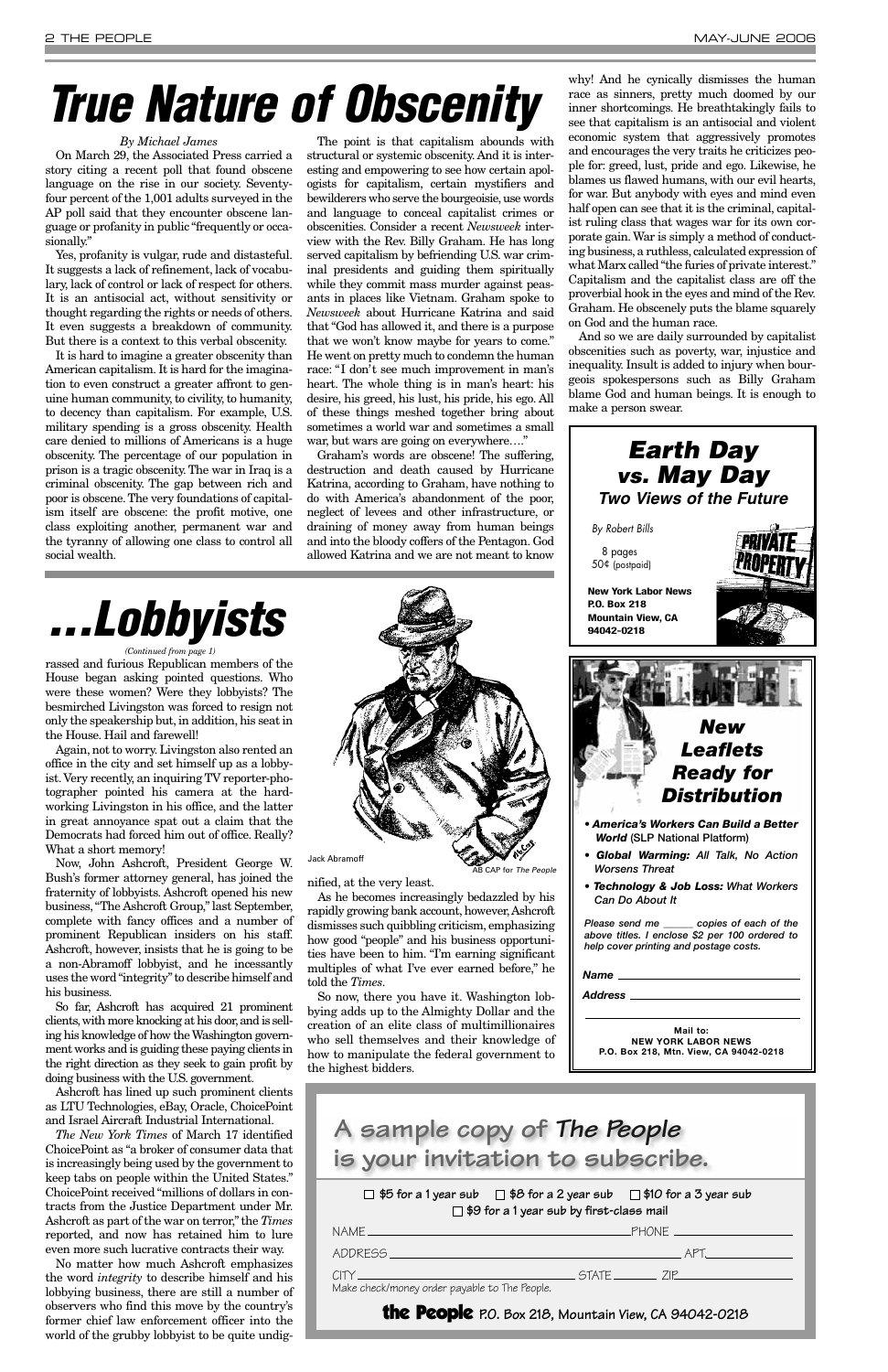#### *By Ken Boettcher*

W<sup>ill</sup> your job survive the next decade of<br>toward globalization promises greatly<br>increased outcoursing on offshering of isla in U.S. capitalist development? The trend increased outsourcing or offshoring of jobs in the industries and services owned by the U.S. capitalist class.The prospects for U.S. work-

ers under capitalism are grim indeed. Millions—perhaps even tens of millions

—of U.S. jobs are projected to be lost. Some of the U.S. workers who lose them will never work again. Many will be employed in jobs that pay far less than their old jobs paid as massive numbers of jobs are moved—along with much of U.S. manufacturing and services—to other countries where labor power can be paid far less than the going rates in the United States.

According to the Council on Foreign Relations' website, "2 million manufacturing jobs... are estimated to have moved offshore since 1983." There are at present only about 14 million U.S. manufacturing jobs remaining. Nearly all of those jobs—those not due to be killed off by consolidation, technological advances or other factors under capitalism—are at risk of being offshored.

That is the estimation of Alan S. Blinder, writing in the March-April issue of *Foreign Affairs*. Manufacturing jobs, however, are the smallest part of the offshoring picture. Blinder—who has been described as "the most mainstream of economists"—went much further in his article, entitled "Offshoring: The Next Industrial Revolution?"He believes that virtually *all service sector* jobs involving "types of work that are easily deliverable through a wire (or via wireless connections) with little or no diminution in quality" could eventually be offshored.

> These competitive pressures are driving globalization and offshoring now, not just in the future. As *Fortune* noted, "American computer programmers who made \$100,000 a year or more are getting fired because Indians and Chinese do the same work for one-fifth the cost or less." Moreover, "low-cost countries—not just China and India but also Mexico, Malaysia, Brazil and others—are turning out large numbers of well-educated young people fully qualified to work in an information-based economy. China will produce about 3.3 million college graduates this year, India 3.1 million (all of them English-speaking), the U.S. just 1.3 million. In engineering, China's graduates will number over 600,000, India's 350,000, America's only bout 70,000."

Service-sector jobs already have been seriously affected by offshoring. Massachusettsbased Forrester Research estimated in 2003 that 400,000 service industry jobs had been offshored since 2000. Forrester also predicted that by 2015 "roughly 3.3 million service jobs will have moved offshore, including 1.7 million 'back office' jobs such as payroll processing and accounting, and 473,000 in the information technology industry," as the Council on Foreign Relations' website observed.

Blinder says the number will be far higher somewhere between 42 million and 56 million. Whether or not *all* those jobs are moved offshore, the very fact that they *could* be means that "the Americans performing them will be in competition with people who will do the same work for a whole lot less."

Virtually no remaining job will be immune to this competition.As *Fortune* magazine observed last year, "Most U.S. workers whose jobs are sent overseas will try to find new ones, perhaps in other industries or occupations. So the off-

shoring of any jobs will produce job seekers who will tend to push wages down even in industries in which outsourcing isn't happening. Far more significantly, the mere threat of moving jobs offshore is enough to hold wages down—those

growing armies of skilled workers around the world are increasing the labor supply in many occupations, and the immutable law of markets is that when supply goes up, prices come down."

Clearly, more education is not a solution for



U.S. workers. The defenders of capitalism have often chanted that "more education" or "better education" would enable those kicked out of work to find equal or better work elsewhere in the economy. The figures belie the chant.

*Fortune* says that the answer to the effects of offshoring and globalization is "maintaining technical superiority—continually creating highvalue new jobs that workers in the rest of the world can't do yet." However, with education in the rest of the world producing the lopsided number of graduates—especially engineering graduates—*Fortune* itself cited, the magazine admits "the picture isn't encouraging for America."

"The loss of technology leadership could be historic," says *Fortune*. "Without that advantage,

there would be little to prevent living standards in the world's interconnected economies from equilibrating.The rest of the world's living standards would rise, and...America's would decline."

In fact, that decline is already under way. In an April article entitled "Not Your Father's Detroit,"the *American Prospect* observed that "A new survey of the nation's 361 metropolitan areas, which account for 86.3 percent of the nation's GDP, has found that the average wage of jobs lost in the recession of 2001–2003 was \$43,629, while the average wage of jobs created in 2004–2005 was \$34,378—a tidy 21 percent decline."Thanks to many of the forces capitalism has brought to bear upon the living standards of U.S. workers, including globalization, this decline is already longstanding. Measured in terms of 1982 constant dollars, average real weekly earnings have been declining since 1972, with only limited blips upward, for a total decline of 17.15 percent, according to Bureau of Labor Statistics figures.

It is time for U.S. workers to reject the mantra of U.S. capitalists and their representatives in government, the colleges, the pulpits and the media that "good" jobs will miraculously materialize to replace the massive job losses due to globalization already under way in the United States. Likewise with respect to their mantra that education is the answer to workers' declining living standards.

Capitalism has no solution to the crisis it is producing for U.S. workers. Workers are facing this catastrophe because the imperatives of competition and the profit motive in production central to capitalism have inexorably led to it. The crisis has everything to do with private ownership of the means of life and production for profit—and nothing to do with what is *possible* once workers understand the problem and begin acting in their own class interests.

We still have the natural resources and labor



power required to build a society of peace, freedom and plenty. Standing in the way is the ownership of and dictatorial control over the economy by a tiny minority class that has no right at all to the industries and services the working class of the country has built.

Workers have a choice. They can fight back against the *capitalist system itself*. Workers as a class must build a movement to *abolish* the existing system and build a new one. They must build a system under which they collectively control the industries and services, which must be placed under the ownership of all society, and planned and administered democratically to satisfy the needs and wants of all.

Such a socialist movement will not be easy to build. The capitalist class, its politicians, media, supporting labor bureaucrats and others will resist it.

But the seeming strength of those forces, and the seeming weakness of the workers, consists mainly in the ignorance workers now have of the real source of their problems. Once aware of the socialist answer to those problems, and of their potential strength as the creators of all social wealth, the workers can forge an invincible movement for real social change.

The Socialist Labor Party's program of Socialist Industrial Unionism explains what must be done—how the workers themselves can build a new society in which they will possess the power to determine their own future economic wellbeing. Learn more about it and then join us help build a better world!

## **Will Your Job Survive Globalization?**



*The People* (ISSN-0199-350X), continuing the *Weekly People*, is published bimonthly by the Socialist Labor Party of America, 661 Kings Row, San Jose, CA 95112-2724.

Periodicals postage paid at San Jose, CA 95101-7024. Postmaster: Send all address changes to *The People*, P.O. Box 218, Mountain View, CA 94042-0218. Communications: Business and editorial matters should be addressed to *The People*, P.O. Box 218, Mountain View, CA 94042-0218. Phone: (408) 280- 7266. Fax: (408) 280-6964.

Access *The People* online at: www.slp.org. Send e-mail to: thepeople@igc.org.

Rates: (domestic and foreign): Single copy, \$1. Subscriptions: \$5 for one year; \$8 for two years; \$10 for three years. By firstclass mail, add \$4 per year. Bundle orders: 5–100 copies, \$16 per 100; 101–500 copies, \$14 per 100; 501–1,000 copies, \$12 per 100; 1,001 or more copies, \$10 per 100. Foreign subscriptions: Payment by international money order in U.S. dollars.

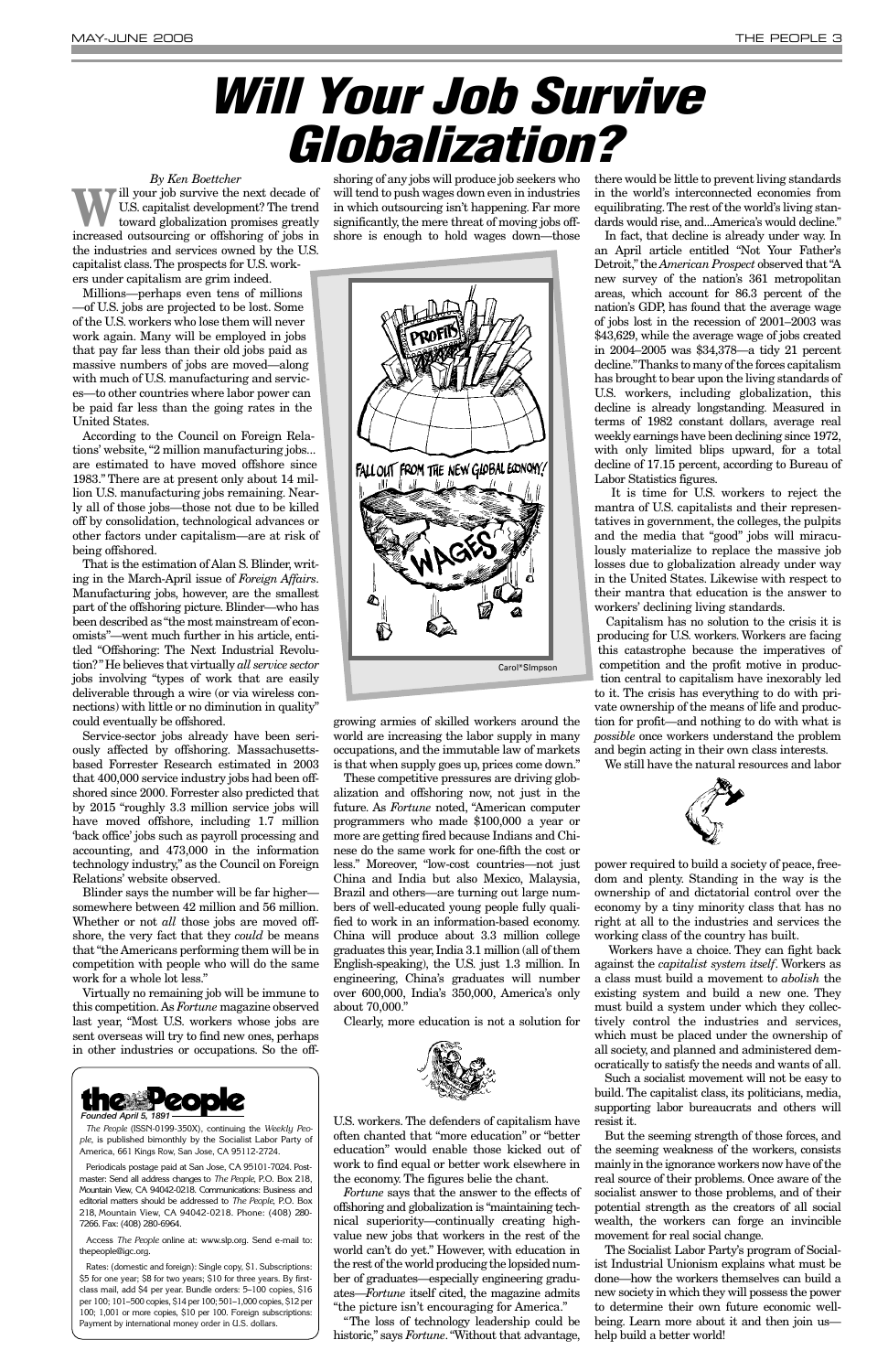### **As to Immigration**

(*Daily People*, Sept. 18, 1910) "If the immigration question is of no importance to the workers, why does the Socialist Labor Party bother so much about it?" is a question put to us for elucidation.

The immigration question is of importance, and that is just the reason why the Socialist Labor Party has paid so much attention to it. The question of immigration is similar to the tax question, the free silver question, the tariff question, and other questions raised by capitalism, and apt and meant to humbug the workers.

If, as the anti-immigrationists, among whom are the Gompers unions and the so-called Socialist Party, hold, it is the immigrant that overstocks the trades, reduces wages and throws the workers here workless into the street, then the question of immigration is of importance. If, on the other hand, the acknowledged deplorable condition of labor is not due to immigration, it is of prime importance that the worker be not fooled by that as an issue.

The Socialist Labor Party holds that for every one man, whom immigration increases the supply of labor in the labor market by, the privately owned and steadily improving machine increases the supply of men in the labor market by 10. According to present-day calculation, there are several millions of "superfluous" workers in the land, not displaced by immigrants but displaced by machinery, displaced by one man at work doing the work of two men, displaced by the long hours of work that must be put in by those at work.

Close the doors to immigration and this condition will remain just the same, there is no gainsaying that. Another fact that confirms it is that conditions do not improve as a result of emigration in the countries from which the heaviest immigration comes, which they should do if the theory of the anti-immigrationists be correct. That conditions do not improve in European countries, despite the heavy emigration, is due to the very same factor that makes the question of immigration not the cause of misery here, the factor that machinery is ever increasing the supply of labor by displacing it.

On the other hand, the question of immigration is of prime importance to help divorce the worker from the capitalist agencies who dangle the immigration issue before his eyes, cheating him and thereby capturing his vote in their own interest.

The Socialist Labor Party points out to the worker the absurdity of raising a hue-and-cry against the insignificant displacement of labor by immigration, as against the wholesale displacement of labor by the privately owned machinery of capitalism.

The anti-immigration cry comes from the felon class of capitalism who utter it as a sort of pretense of sympathy for the workers. No longer able to deny the suffering and misery of the people, they now try to put the responsibility for it anywhere, so long as it is away from themselves.

*A De Leon Editorial*

### **Workers of All Countries, Unite!**



*The anti-immigration agitation only distracts the working class from the real source of exploitation and economic insecurity—the profit-motivated system of capitalism.*

May Day 2006 sees the globalization of capitalism pitting workers of all countries ever more fiercely against each other.This is a global race to the bottom. It is a race in which workers of the advanced capitalist nations ultimately will find themselves competing with workers already struggling to survive with some of the lowest living standards in the world. It is virtually inevitable in a globalized labor market, where human labor is bought and sold as crassly and viciously as all other commodities on the world market. It is inevitable unless the working class of America wakes up to its predicament and organizes its political and economic might to build a new system based on cooperation and production to satisfy human needs.

Manufacturing jobs are still leaving the United States in droves. Increasingly, the service-sector jobs that the defenders of capitalism once predicted would replace them are also leaving en masse.

Yet, the movement of capital and technological advancements under its control are causing massive dislocations everywhere. China has reportedly lost 16 million manufacturing jobs since 1995, a higher proportion of manufacturing jobs lost than even those lost in the United States. Many Japanese, European and even Korean automakers find it more profitable to produce in the United States while U.S. automakers close plants here and build new ones elsewhere. Anti-immigrant fever is on the rise in the advanced countries while millions of immigrants demonstrate in the streets for amnesty for the undocumented and greater access to jobs in the United States.

Glib commentators would have it that, as one recently put it, globalization means, "They suffer, we suffer, we all win." The old public relations saw that productivity improvements are the engine for the eventual betterment of all provides grist for such inanities. The facts attest otherwise.

A recent Northwestern University study showed that "over the entire period 1966–2001," a period that saw vast U.S. productivity improvements, "only the top 10 percent of the income distribution enjoyed a growth rate of total real income...equal to or above the average rate of economywide productivity growth. The bottom 90 percent of the income distribution fell behind or even were left out of the productivity gains entirely." Income inequality is growing everywhere. The fruits of workers' labor are going where they have always gone to the capitalist classes of the world.

These are just a few of the reasons why the message of May Day, the international working-class holiday first officially celebrated in 1890, is more relevant in 2006 than ever. May Day signifies the unity of working-class interests worldwide. It recognizes that workers everywhere are waging a common struggle against the exploiting ruling classes of the world. It recognizes that this struggle must continue until the working class triumphs worldwide, taking full possession of all that it produces.



That the capitalist class is international, that it is as one against the working class despite bitter competition among the various national gangs of capitalists, that capitalists use the workers of one country to undercut the workers of another—these conditions go back to Marx's time.Changes in the means and methods of production have only magnified the capitalists' ability to pit workers against each other.

New technology has dramatically reduced the amount of socially necessary labor time required for transportation and communications. In many areas of production, the work process has been automated to the point where little education and skill is required, making cheaper, less educated labor more attractive to exploit. The retooling and relocation of facilities of production is ever easier to accomplish.These factors have given the capitalist class greater flexibility in its ongoing efforts to lower the share of labor's product that goes to the working class.

As global competition intensifies, the laws of capitalist development move toward their devastating end in accelerated fashion. The capitalists who are more efficient at exploiting labor wipe out those who are less efficient, thereby swelling the ranks of the unemployed and underemployed. Firms that have not found or forced lower wage rates are generally at a competitive disadvantage. In some cases, the resultant threat to the existence of the former firms is sufficient to win concessions from workers in countries like the United States. In other cases, capitalists use the threat of moving production offshore to extort wage and other concessions. In the face of this global ruling-class assault on the working class, the need for an international working-class movement today should be obvious. However, U.S. workers cannot look to the procapitalist unions of the AFL-CIO to build such a movement. Despite their occasional statements of concern for the plight of workers in lesser developed countries, their main response has been to call for protectionist legislation, while centering their propaganda on nationalistic appeals to save American jobs. A real working-class union would emphasize the need to organize the unorganized on a global basis and to build class solidarity across national lines. Its foremost concern would be the advancement of the *working class* toward its final emancipation, not "saving" jobs in one particular country. However, these unions have proved incapable of organizing workers as a class on a national, much less an international, basis. It is the socialist movement that first raised and still upholds the slogan "Workers of the world,unite!"At a time when the capitalist classes of the world are using workers, divided by nation, to cut each other down on both the battlefields of war and the battlefields of commerce, the need to build the movement that embodies that slogan has never been more urgent. The nightmarish world capitalism is busily fashioning everywhere can be replaced with a worldwide Socialist Republic of peace, plenty and freedom. Workers everywhere increasingly have little to lose but their chains. *—K.B.*

### **May Day 2006**

Socialism is the collective ownership by all the people of the factories, mills, mines, railroads, land and all other instruments of production. Socialism means production to satisfy human needs, not as under capitalism, for sale and profit. Socialism means direct control and management of the industries and social services by the workers through a democratic government based on their nationwide economic organization.

Under socialism, all authority will originate from the workers, integrally united in Socialist Industrial Unions. In each workplace, the rank and file will elect whatever committees or representatives are needed to facilitate production. Within each shop or office division of a plant, the rank and file will participate directly in formulating and implementing all plans necessary for efficient operations.

Besides electing all necessary shop officers, the workers will also elect representatives to a local and national council of their industry or service—and to a central congress representing all the industries and services. This All-Industrial Congress will plan and coordinate production in all areas of the economy. All persons elected to any post in the socialist government, from the lowest to the highest level, will be directly accountable to the and file. They will be subject to removal at any elected them decide it is necessary.

Such a system would make possible the fullest democracy and freedom. It would be a society based on the most primary freedom—economic freedom.

For individuals, socialism means an end to economic insecurity and exploitation. It means workers cease to be commodities bought and sold on the labor market, and forced to work as appendages to tools owned by someone else. It means a chance to develop all individual capacities and potentials within a free community of free individuals. It means a classless society that guarantees full democratic rights for all workers.

Socialism does not mean government or state ownership. It does not mean a closed partyrun system without democratic rights. Those things are the very opposite of socialism.

"Socialism," as the American Socialist Daniel De Leon defined it, "is that social system under which the necessaries of production are owned, controlled and administered by the people, for the people, and under which, accordingly, the cause of political and economic despotism having been abolished, class rule is at end. That is socialism, nothing short of that." And we might add, nothing more than that! Remember: If it does not fit this description, it is not socialism—no matter who says different. Those who claim that socialism existed and failed in places like Russia and China simply do not know the facts.

Socialism will be a society in which the things we need to live, work and control our own lives—the industries, services and natural resources—are collectively owned by all the people, and in which the democratic organization of the people within the industries and services is the government. Socialism means that government of the people, for the people and by the people will become a reality for the first time.

To win the struggle for socialist freedom requires enormous efforts of organizational and educational work. It requires building a political party of socialism to contest the power of the capitalist class on the political field and to educate the majority of workers about the need for socialism. It requires building Socialist Industrial Union organizations to unite all workers in a classconscious industrial force and to prepare them to take, hold and operate the tools of production.

You are needed in the ranks of Socialists fighting for a better world, to end poverty, racism, sexism, environmental disaster and to avert the still potent threat of a catastrophic nuclear war. Find out more about the program and work of the Socialist Labor Party and join us to help make the promise of socialism a reality.

*(Continued on page 8)*

### what is socialism?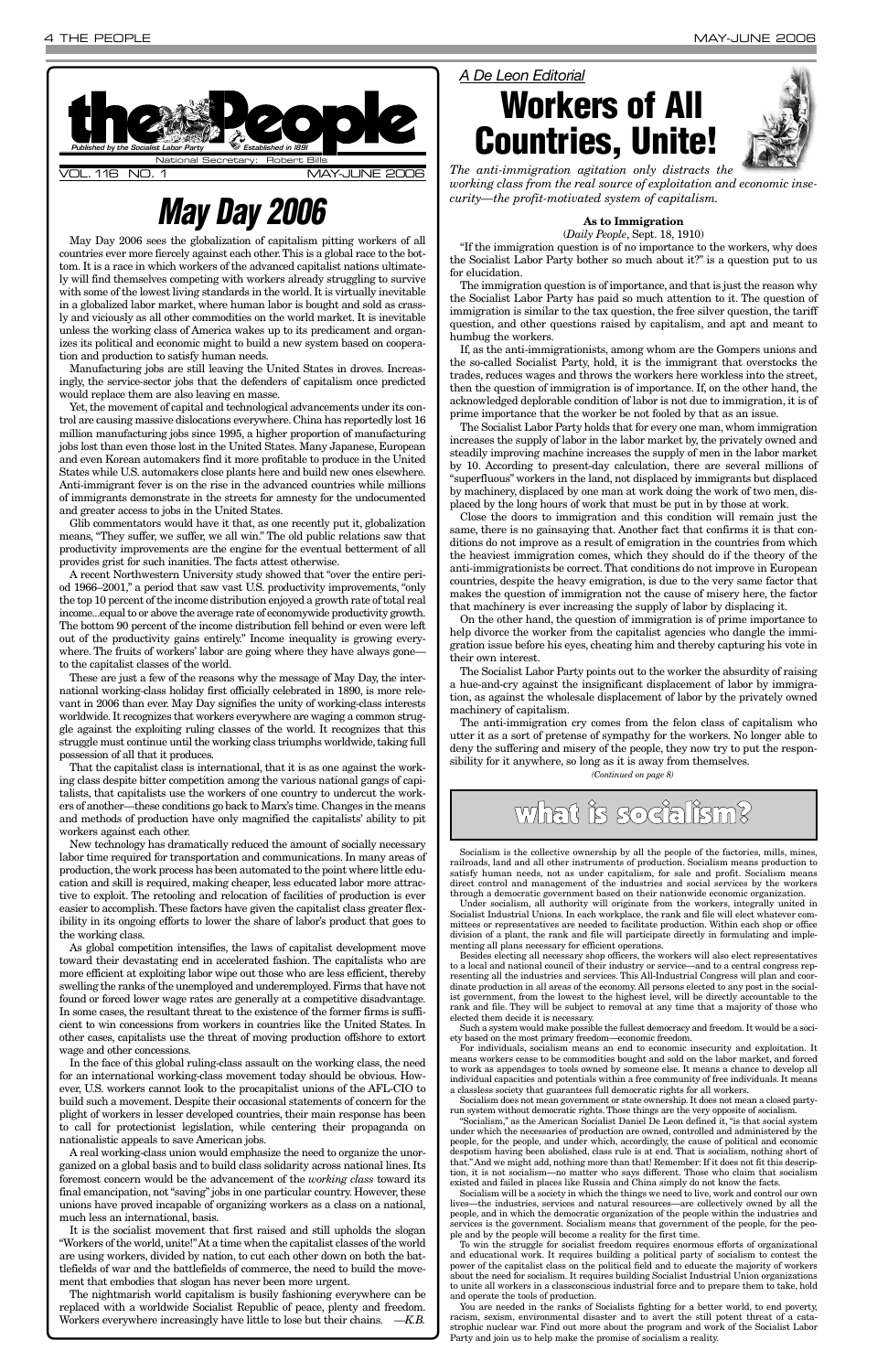*[The following article originated at www.socialistworker.co.uk on March 4 and is reprinted here by permission of the publisher.]* 

*By Anindya Bhattacharyya* Marx's best known quote<br>
on religion? Many people know that<br>
Marx described religion as "the<br>
onium of the people" But for four linear the on religion? Many people know that Marx described religion as "the opium of the people." But far fewer know the whole quote: "Religious suffering is, at one and the same time, the expression of real suffering and a protest against real suffering. Religion is the sigh of the oppressed creature, the heart of

a heartless world, and the soul of soulless conditions. It is the opium of the people."

A careful examination of Marx's writings on the subject reveals that while he certainly criticized religion, he was equally scathing about liberals who elevated criticism of religion over all other political concerns.

As with so much of Marx's work, to understand his analysis of religion we have to take a closer look at the political struggles he was involved in throughout his life.

Marx was born in Prussia, now part of Germany, in 1818. One defining political struggle during Marx's early career revolved around religion.

Jews in Prussia faced systematic discrimination, with laws determining where they could live and the occupations they could take up. In the 1840s, there were raging debates about Jewish emancipation, which parallel some of the arguments about Islam and Muslims today.

At the time, Marx was making a name for himself as a radical journalist working on liberal publications. Much of his energy was spent debating with a circle of liberal writers and thinkers known as the Young Hegelians. Prominent among them was Bruno Bauer, who had been one of Marx's tutors at university.

Bauer started off his academic career on the right, but had shifted left politically, becoming increasingly critical of Christianity. In 1842, he was dismissed from his university post in Berlin because of his radical views.

There were good reasons why Bauer and the Young Hegelians criticized Christianity and religion in general. Prussia at the time was still an absolute monarchy with restrictive laws dating from the feudal era, propped up by the stifling ideology of the church.

The liberals in Prussia hankered for the kind of reforms that had come in the wake of the 1789 French Revolution. They were, however, considerably less keen on the messy business of actually having a revolution. Consequently, they focused on demanding reforms from the creaking Prussian government—in particular parliamentary elections and the separation of church and state. The Jewish demand for emancipation was part of this wider struggle. Marx, whose Jewish father had converted to Christianity to escape oppression, backed the campaign to scrap the laws that discriminated against Jews.

### **Liberal Atheists**

But not all liberals followed suit. In sharp contrast to Marx, Bauer came out against Jewish emancipation, mobilizing in his defense a seemingly left-wing argument. Many of Bauer's comments prefigure the arguments put by some today for downplaying, ignoring or colluding with Islamophobia.

Bauer argued that religion was the main enemy, and therefore to support Jews demanding emancipation as Jews would be tantamount to capitulating to religion and the special pleading of a religious minority. Jews should first renounce their religion, he insisted, and only then would they deserve the support of liberal atheists.

"As long as he is a Jew, the restricted nature which makes him a Jew is bound to triumph over the human nature which should link him as a man with other men, and will separate him from non-Jews," wrote Bauer in one essay on the question.

While this argument superficially seems to treat all religions as "equally bad," it was rapidly backed up by another that clarified what was really at stake. In a second essay attacking the Jewish emancipation campaign, Bauer argued that while all religions were equally bad, some were more equal than others.

Specifically, Bauer now claimed that Christianity was in fact superior to Judaism: "The Christian has to surmount only one stage, namely, that of his religion, in order to give up religion altogether. The Jew, on the other hand, has to break not only with his Jewish nature, but also with the development towards perfecting his religion, a development which has remained alien to him." Here the parallels with arguments over Islam today are striking. Liberal secularists often insist that they are against all religion, and have no specific issue with Islam. But the specific religion that most exercises them, the one they hold predominantly responsible for social evils from terrorism through to homophobia, invariably turns out to be Islam. Marx, who was already rethinking his relationship with the Young Hegelians, responded forcibly to his former mentor Bauer in a polemical essay called "On the Jewish Question," published in 1844. Rather than join in the attacks on "Jewish backwardness," or issue simpering pleas for "tolerance," he turned his guns on the failings of Bauer's liberal politics.

First, Marx noted that the restricted "political emancipation" called for by Bauer—effectively, the demand for a secular state—was nowhere near enough. In fact, it wouldn't even get rid of religion, which was supposedly Bauer's main target. Marx noted that the U.S. Constitution was avowedly secular, yet the U.S. was "pre-eminently the country of religiosity," teeming with all manner of sects and cults peddling their wares.

### **Social Struggle**

More fundamentally, Marx argued that religious faith was primarily an effect, rather than a cause, of a much more general oppression. Focusing on the religious question served to obscure this wider picture, diverting energy away from real social struggle and into sterile theological debate.

Marx also noted that liberals viewed human society as rigidly divided between a public "political life" and a private "civil society." Political reform should be restricted to the former, they claimed, leaving untouched economic arrangements such as private property and wage labor that fell into the category of "civil society."

Marx proceeded to tear down this artificial opposition. He explained how the supposedly atheistic demands of the Young Hegelians in fact served to conceal their own quasi-religious assumptions.

Specifically, they believed in a vision of human society composed of atomized private individuals that owned property and were motivated by self-interest—a kind of Thatcherism before its time that bore no relation to how society actually worked:

"The so-called rights of man are nothing but the rights of a member of civil society, the rights of egoistic man, of man separated from other men and from the community."

The irony here, as Marx notes, is that Bauer accuses Jews precisely of "egoism," of deliberately isolating themselves from society, of being obsessed by money making and trad-

ing. Bauer is himself guilty of the sins he accuses JewÛ of and Judaism acts as a convenient scapegoat for his own political failings.

In contrast to the liberals, Marx called for the radical generalization of "political emancipation" into a "human emancipation" that would revolutionize economic relations and the whole of society, as opposed to merely tinkering with the nature of the state. And this socialist political project would be based on a consistently materialist understanding of the world, not just an atheistic one. Marx's essay "On the Jewish Question" was one of a series of writings through which he settled scores with the political timidity of the Young Hegelians. Soon Marx was to become the revolutionary champion of the working class that he is remembered as today. Bauer, by contrast, rapidly shifted to the right and later became a cheerleader for the vile anti-Semitism that emerged in Germany in the 1870s—an ideology that would eventually lead to the Nazi gas chambers. We on the left need to rediscover Marx's insights today. Contrary to the claims of prowar secular liberals, Marx did not consider belief in the free market and the worship of private property to be in any way superior to religious thinking. And he certainly had no time for those who used opposition to religion as an excuse to scapegoat religious minorities, while simultaneously singing the praises of a capitalist system that leads to poverty, racism and war.

## **Marx and Religion**

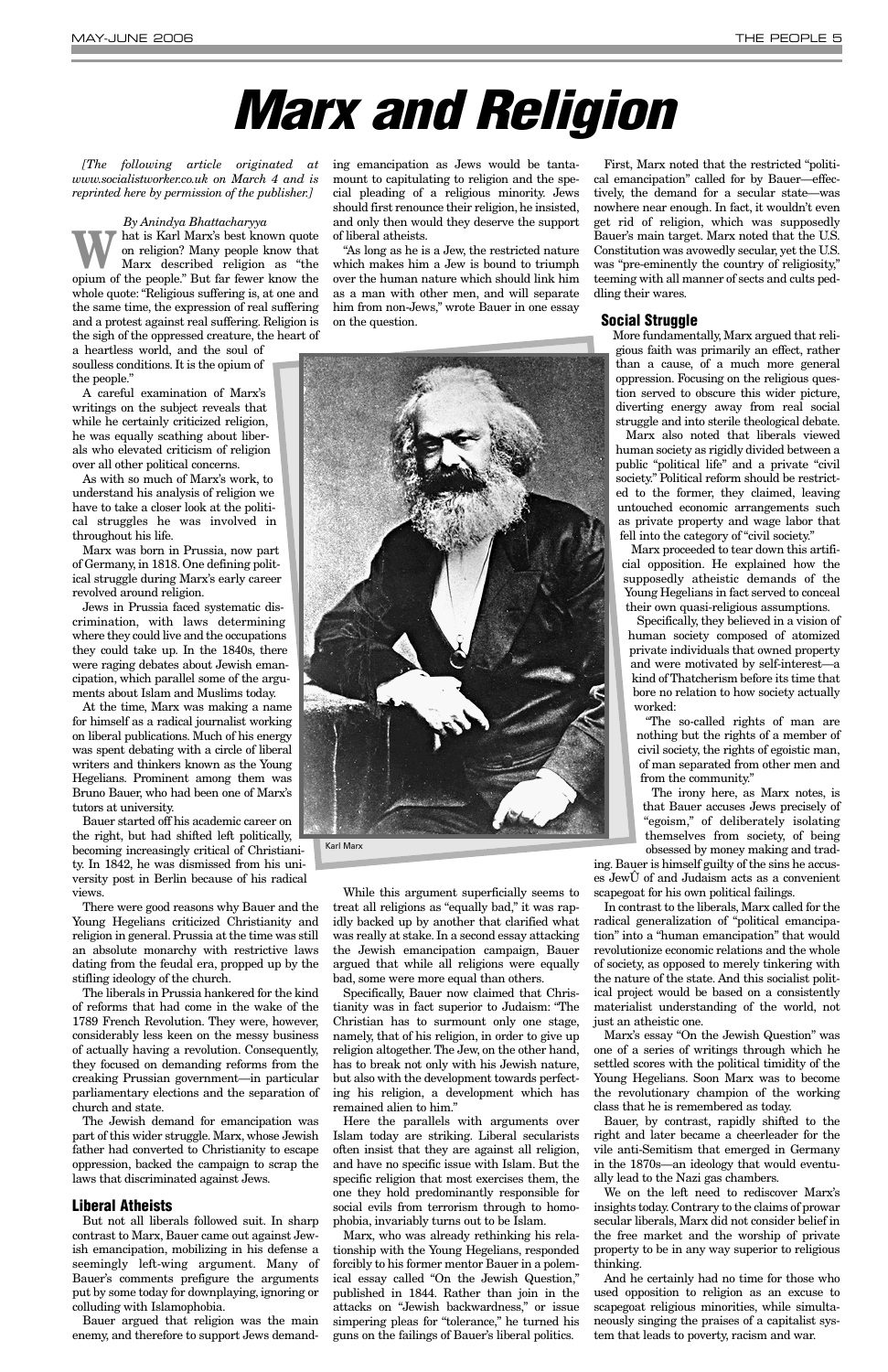*[The following article originated at www.marxist.com on Feb. 17, 2005, and is reprinted here by permission of the publisher.]* 

*By Fred Weston* t the beginning of December 2004, the<br>
Pentagon's Defense Science Board<br>
issued a statement that President Bush<br>
would not wont to be widely publisized. The Pentagon's Defense Science Board would not want to be widely publicized. The statement was frank and to the point. "Coalition" forces were not only losing the battle for Iraqi "hearts and minds" but "may also have achieved the opposite of what they

intended."

Occasionally, reality gets a look-in among U.S. Pentagon analysts! But Bush carries on regardless. He continues to spout lies and distortions. He may even be so limited in his understanding of what is going on that he believes his own propaganda. He is helped in this by the corporate media, especially the major U.S. TV channels who try to convince everyone that everything is going according to plan, the elections being a further step in transforming Iraq into a "normal" country.

In this world turned on its head, what is real becomes unreal and what is unreal becomes real! Experts in the Pentagon can see what is happening but the media present the exact opposite.

We are presented with a view that socalled Iraqi "insurgents" are the criminals, while the invaders, the imperialists, are the legitimate force of law. This is like a police officer arriving at the scene of a burglary and declaring the thief the rightful owner of the house and the owner the criminal.

This is not the first time in history that we have seen this kind of reporting. It is always the method of imperialism to present itself as "helping," even "civilizing," the people they are oppressing. They want to convince people at home, and their own troops on the ground, that what they are doing is right.

If we go back 100 years to the beginning of the 20th century, we had a similar scenario in the war of the U.S.A. against Spain which led to the Spanish being thrown out of the Philippines and the U.S. replacing them

as imperialist masters. The U.S. government, of course, presented the whole thing as "liberating" the Philippines, as they say they are doing for the Iraqis today. In the same period, the British were "liberating" South Africa from the Boers. In reality, they were rounding up the Boers, women and children included, and herding them into concentration camps where they suffered terribly and thousands died. Meanwhile, the blacks, the huge majority that inhabited the land, were not even considered as human beings! America was then beginning to emerge as a world power. In the Spanish-American War of 1898, it seized Spain's colonies in the Caribbean and the Pacific. A national liberation struggle had been going on in the Philippines (as also in Cuba) against Spanish colonial rule. The U.S. government skillfully exploited this to its own ends. The Americans destroyed the Spanish fleet at Manila, but to take the interior they used the Filipino rebels. They brought the exiled Filipino revolutionary leader Emilio Aguinaldo from Hong Kong to the Philippines. Aguinaldo had the advantage over the Americans in that his supporters were the Filipino people them-

selves, and thus he could muster an army on the ground.The bulk of U.S. troops were still to arrive.

As in all wars of independence, the local people fought bravely and overwhelmed the Spanish forces. In just under two months, they had practically defeated the Spanish on the main island of Luzon.What remained of the Spanish troops was bottled up in Manila. In June of the same year, the Filipino rebel leaders issued a Declaration of Independence based on the U.S. model.



Typically, the 15,000 remaining Spanish troops only surrendered to U.S. forces in August. The United States and Spanish imperialists reached an agreement whereby the Filipino independence fighters were not allowed to have anything to do with the surrender. The U.S. administration then refused to recognize the newly independent Filipino Republic. In October of the same year, it declared its plans to annex the Philippines. To justify this position, President McKinley apparently said that "God Almighty" had ordered him to transform the Philippines into a U.S. colony. No doubt, today's Bush has similar delusions. However, it had not been a war of liberation, but one step in the building of the U.S. empire! In 1899, to back up this decision to annex the Philippines, U.S. troops moved against the Filipino fighters and went on to crush them in blood. The U.S. was expanding its domination in the Caribbean and in the Pacific. The Philippines were seen as a gate into the Chinese market. (In fact, later, in 1900 the United States used the Philippines as a base from which to send troops into China to help put down the Boxer Rebellion.)

Tragically, the Filipino fighters were no

match for the military might of the U.S.A., but they fought bravely and gave the Americans a lot to think about. More than 126,000 U.S. soldiers were sent to the Philippines. At least 250,000 Filipinos, in large part civilians, were killed. The number of U.S. soldiers killed was 4,200. And as Gen. Arthur MacArthur confided to a reporter in 1899:

"When I first started in against these rebels, I believed that Aguinaldo's troops represented only a faction. I did not like to believe that the

> whole population of Luzon—the native population that is—was opposed to us and our offers of aid and good government. But after having come this far, after having occupied several towns and cities in succession...I have been reluctantly compelled to believe that the Filipino masses are loyal to Aguinaldo and the government which he heads."

The Filipino guerrilla struggle was supported by the overwhelming majority of the population. The U.S. military responded brutally. They resettled whole populations in concentration camps. They burnt down their villages, carried out mass hangings.They combined all this with systematic raping of women and girls, and used torture. One of the U.S. generals, Jacob Smith, ordered his soldiers to "kill and burn," to target "everything over 10" and to transform the island of Samar into "a howling wilderness." Another U.S. general, William Shafter, went as far as to say that it might even be necessary to kill half the Filipino population before "perfect justice" could be granted to the other half!

Although eventually the U.S. forces defeated the Filipino fighters, fighting continued for years, especially in the south.Then as now, the U.S. government declared the rebels as "bandits."

However, not all Americans were blind to what was going on. Among these stands none other than the famous Mark Twain,

who made a name for himself as author of *Huckleberry Finn* and *Tom Sawyer*. What is less known—or less highlighted at least about Mark Twain is that he was one of the founders of the New England Anti-Imperialist League, which was set up in Boston. In George W. Bush's America, he would no doubt be classed as an unpatriotic traitor. He was, in fact, a progressive and a defender of basic democratic rights. Twain turned his attention—with his renowned razor-sharp wit—to what was happening in the Philippines and wrote a satirical letter "to the person sitting in darkness." By this he meant the oppressed peoples of the colonial world. He turned his attentions to what the British were doing in South Africa during the Boer War, and wrote the following: "Mr. Chamberlain manufactures a war out of materials so inadequate and so fanciful that they make the boxes grieve and the gallery laugh and he tries hard to persuade himself that it isn't a private raid for cash but has a dim vague respectability about it somewhere, if he could only find the spot; and that by and by he can scour the flag clean again after he has finished dragging it through the mud and making it shine and flash in the vault of heaven once more."

**Mark Twain.**

# **Mark Twain, Daniel De**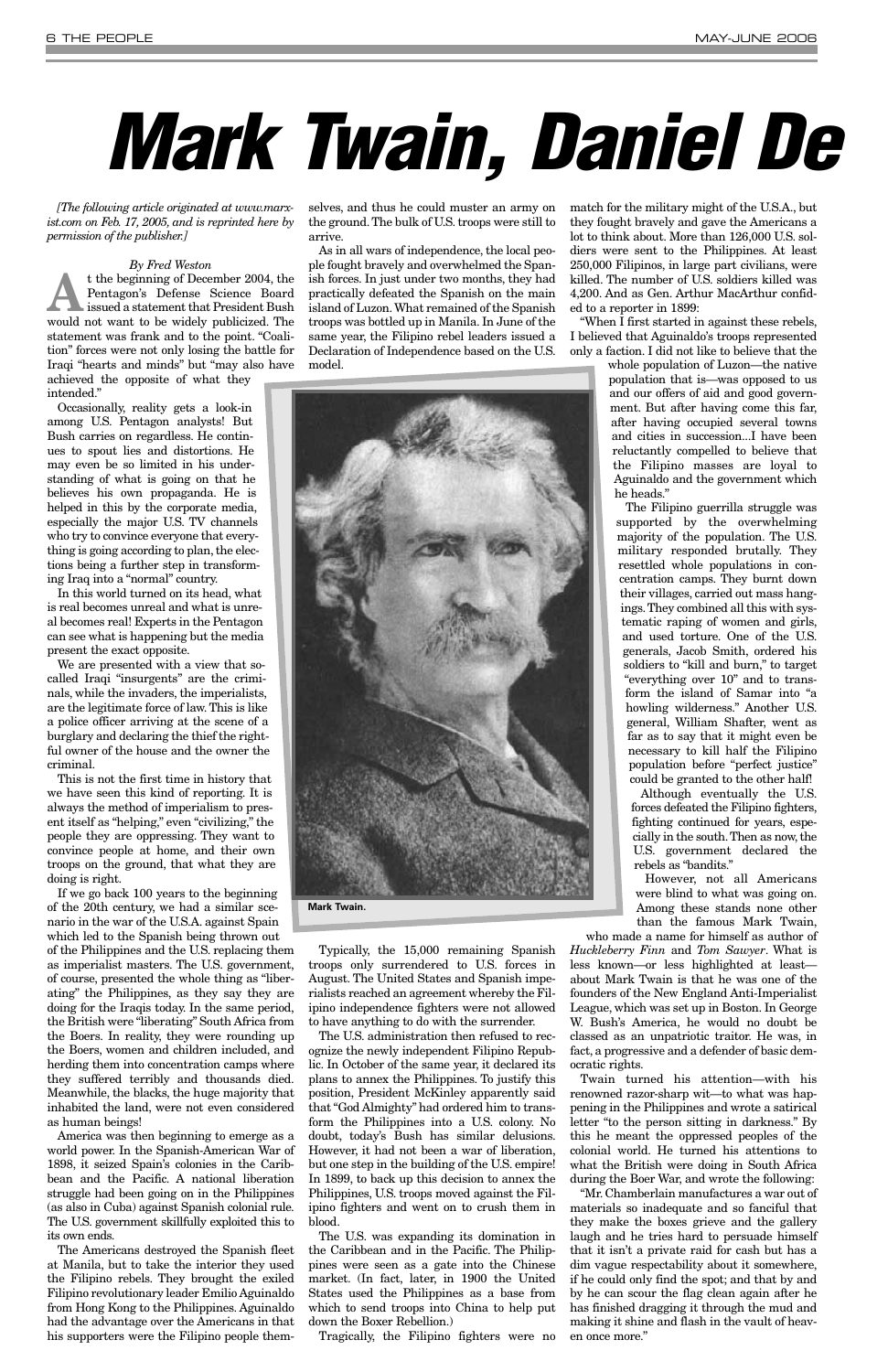Replace Chamberlain for Bush or Blair and the same words could be used to describe what these imperialist bloodsuckers are doing today in Iraq! Then as now atrocities were committed, all in the name of "saving," "liberating," even "civilizing" the colonial peoples. Surrendering Boers were bayoneted by British soldiers, as were Filipino "insurgents" by the Americans.

In the Philippines, as we have seen, the U.S. imperialists served themselves with the help of Filipino independence fighters, who had been

struggling to oust the Spanish, only to betray them later by taking over the country for themselves. The Kurds in Iraq should draw a lesson from this, as should all oppressed minority peoples today who think that an imperialist power can be trusted to defend their interests. Whole countries have been conquered throughout the ages by imperialists using local conflicts to play one group off against another in order to subdue all of them.

After they had used the local Filipino nationalists to oust the Spanish, the Americans turned on them. As Mark Twain wrote, "What we wanted was the archipelago, unencumbered by patriots struggling for independence, and war was what was needed." They achieved this by provoking a war against the popular Filipino leader, Aguinaldo. Gen. MacArthur (father of the

famous Douglas) gave the order that all Filipino rebels should be killed, among them many who had fought on the side of the Americans against the Spanish. Mark Twain satirized the whole thing with these words:

"There have been lies; yes, but they were told in good cause. We have been treacherous; but that was only in order that real good might come out of apparent evil.

under a flag which bandits have been accustomed to fear, not to follow; we have debauched America's honor and blackened her face before the world, but each detail was for the best. We know this."

He went on to pour scorn on all the official lies and sanctimonious propaganda of the governments of "Christendom" that dominated the world:

"True, we have crushed a deceived and confiding people who have trusted us....We have stabbed an ally in the back and slapped the face of a guest; we have bought a shadow from an enemy that hadn't it to sell; we have robbed a trusting friend of his land and liberty; we have invited our clean young men to shoulder independence fighters could be classed as a discredited musket and do bandit's work rebels as an absurdity. For him how could you His anger at what U.S. imperialism was doing was revealed in this line: "We can have just our usual flag with the white stripes painted black and the stars replaced by the skull and cross-bones." Mark Twain found the idea that Filipino

"The head of every state and sovereignty in Christendom and 90 per cent of every legisla-

tive body in Christendom, including our Congress and our 50 legislatures are members not only of the Church but of the blessings of civilization trust. This world-girdling accumulation of trained morals, high principles, and justice, cannot do an unright thing, an unfair thing, an ungenerous thing, an unclean thing. It knows what it is about. Give yourself no

uneasiness; it is all right."

be a rebel in your own home? Also today, the resistance in Iraq is criminalized by the mass media. Undoubtedly there is a fringe of the resistance movement that uses barbaric methods. But the numbers taking part in the resistance are estimated to be upwards of 200,000 and they have mass backing. Just as they were not criminal or bandits in the Philippines 100 years ago, the large majority of the "insurgents" in Iraq are not criminals but the people of Iraq fighting for the right to

govern themselves.

Mark Twain was what we could define as a genuine bourgeois liberal of his time. But there was another American who went a lot further than Twain, namely Daniel De Leon. He was an American Socialist theoretician and political leader. He had studied the works of Marx and Engels and tried to apply them to the struggle for the defense of the rights of American workers.

We will end this article by quoting what he said in an editorial, written in response to the U.S. Army's repression of the Filipino struggle in 1899. The editorial had the title "Ramrodding Freedom."

"Last week's battle of Manila is said to have cost the lives of over 5,000 Filipinos.

"These men had a notion that the country of their birth is their own. Arms in hand, they resisted the Spanish

yoke, and succeeded to the extent

that Spanish sovereignty over the whole Archipelago never was more than a nominal fact. A quarrel broke out between their tyrant and a foreign nation. They looked with joy at what seemed divine interposition, and aided the United States to drive out Spain. Freed from Spain, they imagined themselves freed from all foreign yoke.

"Not so. Our capitalist Government forthwith claimed possession by 'conquest,' and assumed the role of a dispenser of freedom in a style quite its own.'These Filipinos,' our Government claimed, 'do not know what freedom means; we must teach them.' The teaching is now going on; the first lesson has been given. With the ramrod as instrument, 'Freedom' is to be jammed down the throats of the insurgent patriots whom our expansionist capitalists insult with the name of 'insurgents.' "But the freedom ramrodding process is not going on in the distant Philippines only. For every Filipino slaughtered beyond the Pacific a workingman is slaughtered, or the foundation is being laid for his being slaughtered right here in the United States. Over the prostrate bodies only of the 'insurgent' Filipinos can our Government march to the establishment of its peculiar 'freedom' promoting social system in that Archipelago. The establishment of American factories in the Philippines is equivalent with a leveling process of wages here that will be given the name of 'equalization' but which in fact spells MURDER." [From *The People*, Vol. III, No. 46, Sunday, Feb. 12, 1899.] These eloquent words can equally be applied today to what U.S. imperialism is doing in Iraq. Just as then, while the U.S. administration wages war on the people of Iraq it also wages war at home against the American workers.



**A U.S. Marine in Iraq.** U.S Marine Corps photo

The National Executive Committee of the Socialist Labor Party will hold its regular biennial session in Santa Clara, Calif., from July 14 to 16.

Under the party's Constitution, the biennial National Conventions elect the NEC, composed of seven members, to "conduct the agitational, educational, organizational and executive work of the party" between National Conventions. The election of each member is subject to approval by a general vote of the party's entire membership. The 46th National Convention, held last July, elected the current NEC, whose term of office will expire with the 47th National Convention in July 2007.

While the members of the NEC and the national office of the party are in frequent communications through email and otherwise, the Constitution still requires the committee to meet at least once in regular session during its term of office. NEC Sessions review the party's policies and positions on current political, economic and social concerns and attend to other important SLP business that can only be resolved in face-to-face consultation.

Although the formal agenda for NEC Sessions is set only when the committee convenes, such questions of current interest and bearing on the class struggle as the war, globalization, global warming and immigration—to name a few—and on attracting new supporters and members for the SLP, are virtually certain to be subjects for deliberation.

### **SLP Sets 2006 NEC Session**

*(Continued on page 8)*

# **Leon and the War in Iraq**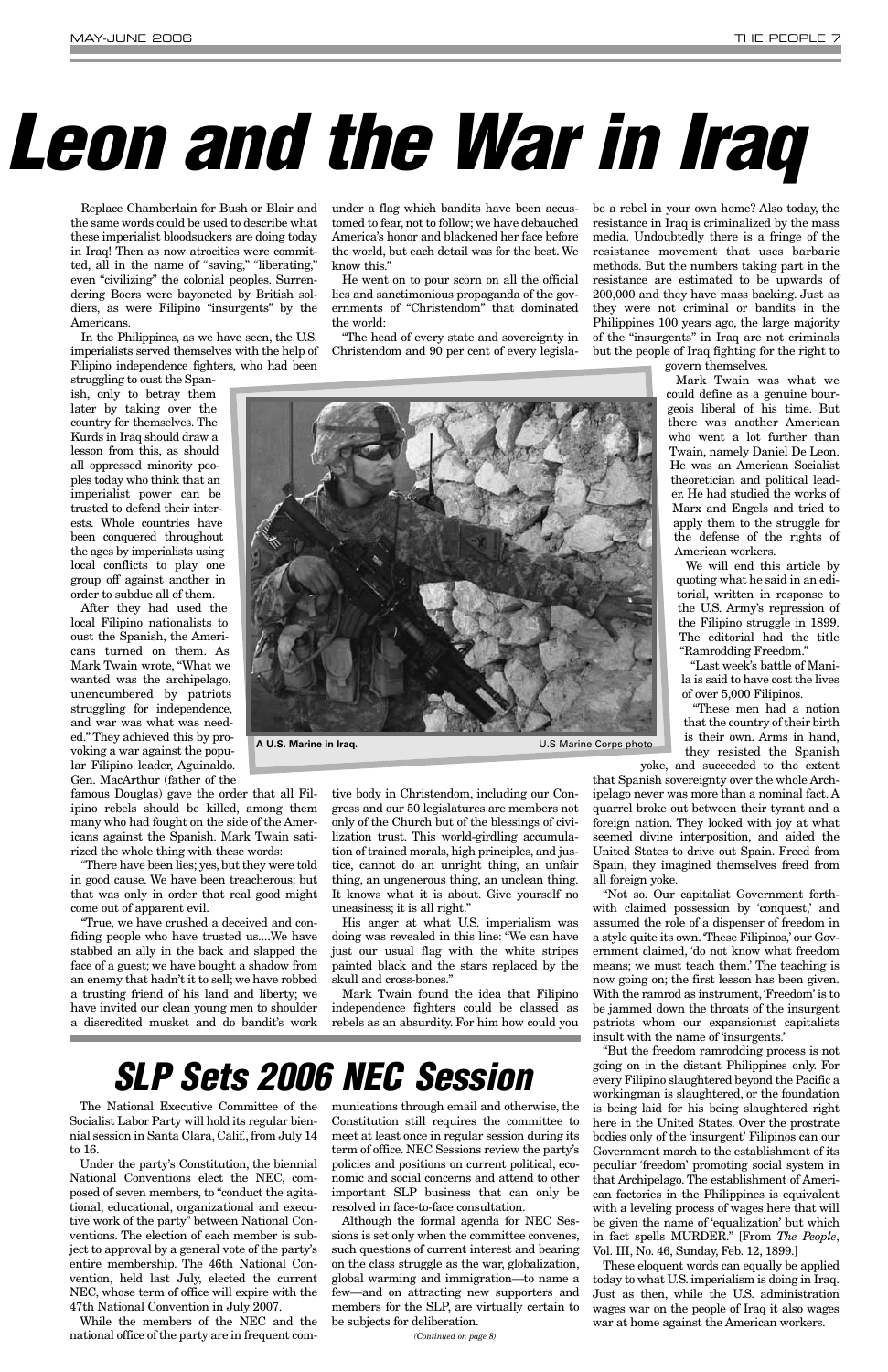*The following is the text of a Resolution on Racism adopted by the 24th National Convention of the Socialist Labor Party in May 1956. As with all SLP resolutions pertaining to matters of policy, it was submitted to the entire membership of the party for a vote by ballot, and approved.*

t its 23rd National Convention in<br>1952, the Socialist Labor Party of<br>America declared that property<br>interests fear and incommity make the 1952, the Socialist Labor Party of America declared that property interests, fear and insecurity make the social soil of capitalism fertile for the seed of poisonous race prejudice.

#### **Resolution on Racism**

As the Socialist Labor Party of America meets at its 24th National Convention in the City of New York, on May 7, 1956, it is evident that the above statement has been fully confirmed by the reaction to the Supreme Court's decision against segregation in public schools and elsewhere.

The decision intensified the already existing racism of the South. The results of that intensification include the following:

The creation of the White Citizens Councils as a new form of Ku Klux Klanism. Economic reprisals against Negroes who sign pleas for school integration. The use of economic and social pressures against whites who express opinions even mildly in opposition to segregation.The acquittal of cold-blooded murderers of Negroes, providing white supremacists with a license to kill Negroes at their pleasure. And so forth.

The fact is that the intensification of the South's racism, like racism itself, is the work of the beneficiaries of the system of exploitation. The policy-forming members of the White Citizens Councils are capitalists, bankers, landowners, lawyers, militarists, ministers. The anarchistic moves of the state legislatures

and governments in contempt of the Supreme Court are directed by such ultra-"respectable" capitalist politicians as James F. Byrnes, former governor of South Carolina and former secretary of state under Roosevelt; and U.S.

Sen. Harry F. Byrd, agricultural capitalist and political boss of Virginia.

A clue to the cause of racism was furnished by William Faulkner, Mississippi plantation owner and Nobel Prize winner in literature. In an interview with the London *Times*, Mr. Faulkner declared: "To produce cotton we have to have a system of peonage. That is absolutely at the bottom of the situation." Mr. Faulkner was then asked: "Are the psychological rationalizations for prejudice something grafted on to the economic root?" He replied: "Yes, I would say that a planter who has a thousand acres wants to keep the Negro in a position of

debt peonage and in order to do it he is going to tell the poor class of white folks that the Negro wants to violate his daughter. But all he wants at the back of it is a system of peonage to produce his cotton at the highest rate of profit."

The evidence substantiates the Marxian analysis of racism by the Socialist Labor Party of America. The social soil of capitalism is indeed fertile for the flourishing of poisonous race prejudice. In the light of the foregoing be it therefore

*Resolved*, That the Socialist Labor Party of America reaffirm its stand that the race question is but a part of the larger social question, that the fundamental division in society is along class lines (exploiters and exploited), and that the workers of all races have a common interest in solving the larger social question. And be it further

*Resolved*, That all the evidence proves that the social question arises from the exploitation of the many by the few and that it can be solved in but one way, by the socialist reconstruc-

tion of society. And be it finally

*Resolved*, That the Socialist Labor Party of America appeal to the workers of all colors, creeds and national origins, and to all persons who recognize the evils of capitalism, to join with us in our efforts to bring a speedy end to the criminal capitalist system and to create the economic and social conditions for freedom, equality and universal brotherhood by establishing the free society of socialism, thereby eliminating the cause of racial prejudices.



### **50 YEARS AGO 1956 SLP Resolution on Racism**

These gentry, too, are the very ones who brought and continue to bring the immigrant here, and so long as immigration serves their purposes no laws passed, even if they would relieve the labor market, would be enforced.

Anti-immigration as an issue is one that is wonderfully calculated to cover up the real sore. If the worker can be sent scurrying to keep out the immigrant as his enemy, all the more securely can the real enemy, the capitalist, pluck and exploit him.

On the other hand, the immigration issue is a valuable one to illustrate to the worker the futility of supporting the capitalist parties and that cannot be done by lying to him and claiming that the immigrant is the cause of all his woe. To do that is to play the workers into the hands of the capitalist parties.

The real cause of the "overstocking of the trades" is the capitalist system of private prop-



erty in the machinery of production whose rapid improvement keeps continuously displacing labor. Gompers unionism, which shuts out of the union all workingmen in excess of the jobs it controls, is logically anti-immigration; the so-called Socialist Party is anti-immigration because its leaders are weak-kneed poltroons who cower before the labor fakirs for material support and in the hope of getting "union" votes. The SLP alone holds to the socialist position, that to prevent immigration would not improve labor's condition, for the reason that whether there is immigration, or no immigration, the condition of labor must deteriorate under the capitalist ownership of the machinery of production whose rapid improvement increases the reserve army of labor and thereby lowers its condition by lowering its price or wages. The militant Socialist does not by any means waste his time in showing up the fallacy of such issues. It is only by taking them up and tearing them to pieces that the militant Socialist can make his agitation effective.

## **. . . De Leon**

#### *(Continued from page 4)*

Because of the importance of these and other questions, this year's NEC Session will be one in which every moment of time will be needed to contend with these matters. Accordingly, no NEC banquet, such as those held in previous years, has been scheduled in conjunction with the 2006 NEC Session.



## **. . . SLP NEC**

*(Continued from page 7)*

*Was the former Soviet Union socialist? State capitalist? Or was it a new form of class society? This instructive pamphlet discusses each of these theories and their implications. Presents the SLP's case for viewing the former U.S.S.R. as a new form of class-divided society.*

53 pp. – \$1.50 (postpaid)

NEW YORK LABOR NEWS P.O. Box 218 Mtn. View, CA 94042-0218

*• What Caused the Depression? • The Depression's Inflationary Legacy •Capitalism's Next Crash: The Socialist Legacy*

> 48 pp. – \$2.25 (Postpaid)

NEW YORK LABOR NEWS P.O. Box 218 Mtn. View, CA 94042-0218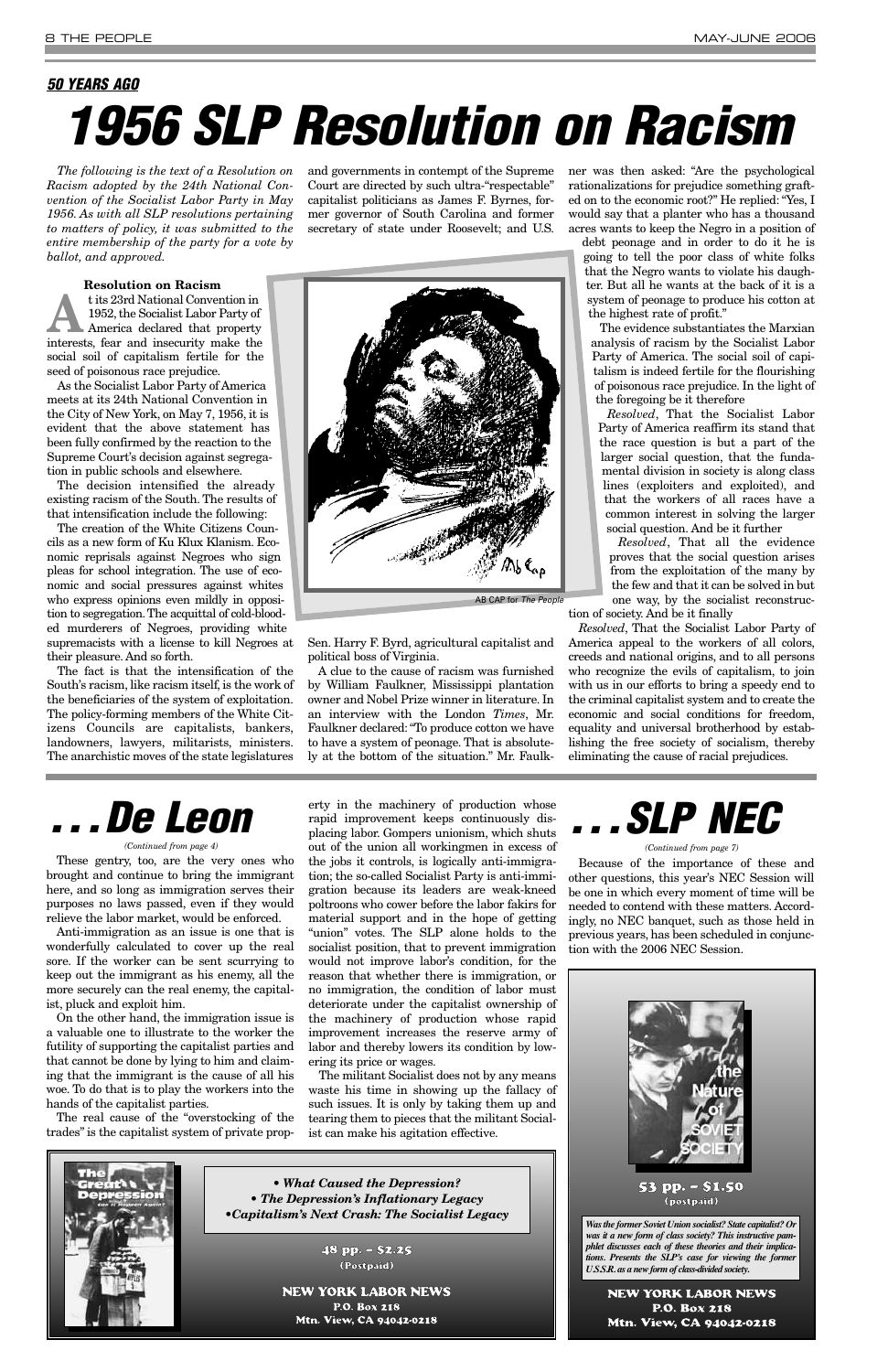*By B.B.*

**T**he past 50 years have seen a dramatic reduction of workers employed in the nation's rail industry, largely because of the increased productivity allowed by automation. Now the second largest railroad company in the nation, the Burlington Northern Santa Fe (BNSF), wants to reduce train crews to a single engineer on all of its lines. Should they succeed, it is a veritable certainty that all other companies will follow suit. The United

Transportation Union (UTU) and the Brotherhood of Locomotive Engineers and Trainmen (BLE) are vehemently opposed to the idea and have filed suit against the rail companies, claiming they cannot act nationally because of existing local crew agreements. If the past is any indication, their long dysfunctional opposition will wilt and capital will have its way.

BNSF's incentive for single-operator trains is obvious—increased profits. The firm estimates single-operator trains could "save" rail capitalists "a billion dollars annually." At stake for workers employed in this \$42 billion industry are dwindling jobs and the accompanying poverty against the movement of dramatically increased freight and profits. Since 1955, the volume of freight has increased from .624 to 1.69 trillion-ton miles (one ton of freight moved one mile).

This dramatic increase in tonnage is largely the result of American and European capitalists' having shifted produc-

tion to China, resulting in enormous increases in manufactured goods being shipped to the United States and sent to market for local consumption by rail from various U.S. ports. Ironically, at least in some cases, these shipments reach their final destinations along routes where Chinese workers laid down the first rails more than a century ago.

The National Carriers Conference Committee, representing all train companies, is ingenuously pleading the threat of competition as justification for reducing crew size to singleoperator trains. The enabling technology, called "positive train control," is being promoted as a safety net for engineers when eliminating the conductor. A version developed by the Wabtec Corp., and called the Electronic Train Management System, consists of on-board computers that control a train's speed, a global positioning system, braking systems and other devices that otherwise would require a conductor. In a pilot program tested in Illinois, Wabtec reported that 1,300 error-free runs had been made as evidence that the program is safe. The data is being used in support of BNSF's quest for federal approval to try the system out on trains from Fort Worth, Tex., to Arkansas City, Kan. The unions argue that safety is at stake and that the pilot program was faulty one-third of the time.They point out that trains—some carrying toxic substances such as chlorine—are frequently over 100 cars long and require two people to operate. They insist that more testing is needed. Moreover, in a separate item appearing on the UTU website entitled "Fatigue," it is reasonably argued that fatigue "is the numberone danger facing transportation workers today," a risk that obviously would be exacerbated by a single worker bearing sole responsibility for operating freight trains. On this point, the UTU and BLE agree, despite an acrimonious merger dispute that has helped to impede unified action against the rail companies. Decades ago train crews consisted of two brakemen, an engineer, a fireman and a conduc-

the effort to reduce workers, Don Hahs, president of the BLE, determined to demonstrate his business acumen, whined, "They are making money hand over fist right now….Why not try to build a business instead of squeeze employees? We think we are very productive with a two-man crew." UTU representative Frank Wilner whistled a slightly different tune, insisting, "No union has

tor. Indeed, in 1917 the railroads employed 1.8 million workers and in 1955 employed 1.24 million, as opposed to 236,000 now. Yet four times the amount of freight is being moved! In fact, we may see the day in the not-too-distant future wherein trains will be fully automated and controlled from a central command point by remote monitors requiring no crews, in much the same manner as model trains are controlled. Indeed,

this may be the next stage as capital continues its incessant drive to increase productivity. We can imagine that the issue will then be how those controllers can be made more productive.Having gotten rid of train crews altogether, the focus will be how can the remote operators be reduced or how can their working hours be extended?

UTU President Byron Boyd stated that the members of both unions "indicated they wanted a single operating-employees union to match the bargaining strength of a rail industry that has seen more than three-dozen major railroads merge into just six mega systems." "We structured the merger so that BLE dues would be reduced and BLE heritage would be preserved," he added. Deciphered, this means that the turf battles over membership dues between opposing union hierarchs would end in favor of just one "bargaining" outfit haggling over the sale of rail workers' labor power to the companies.

Referring to the increase in railroad profits and

ever stopped technology" while noting, "We are not opposed to one-person crews when the technology has proven safe."

Thus, in a single breath, Mr. Wilner conceded the unions' past failures to protect jobs and proclaimed a willingness to accept more of the same if that is what it will take to preserve his dues-collecting business. He would prefer that

things remain just as they are, but, being incapable of mounting anything faintly resembling an effective resistance to further encroachments, he will accept whatever leavings the railroad companies are prepared to concede on their own terms.

The past anticipates the future. It is in the nature of the capitalist system, as Frederick Engels once observed, "that the ever-increasing perfectibility of modern industry is, by the anarchy of social production, turned into a compulsory law that forces the individual industrial capitalist always to improve his machinery, always to increase its productive force"—not for the benefit of society but for the accumulation of profit and self-aggrandizement.

Unions must intervene to play a decisive role to end capital's domination of technology and tyranny over industry and society. They have the means to insure that the outcome of greater productivity redounds to the benefit of workers and society by reducing the working day, by eliminating arduous and dangerous jobs rather than

impoverishing lives, families and communities.

However, they cannot accomplish that objective in their present form of the UTU, BLE, Teamsters, AFL-CIO or any such dues-paying businesses. True unionism must repudiate the collaborationist orientation with the owners of industry embraced by the existing unions. They must recognize that workers' interests are irreconcilable and fundamentally antagonistic to those of capital.

Moreover, they must organize on the basis of integral industrial unions whose makeup will comprise a whole new democratic governmental framework based upon production for use and not for profit, and which are prepared to take, hold and operate the industrial apparatus of the country in behalf of the country itself. Only then can technological change benefit society rather than be seen as a source of dread and impending horror.

## **Railroad Automation Rolls Over More U.S. Jobs**





### **Reform or Revolution**

An address by Daniel De Leon

De Leon makes clear why reform may be logical at one stage of social development, while at another it may be the worst criminal nonsense.

48 pages—\$1.25 postpaid

**NEW YORK LABOR NEWS • P.O. Box 218 Mtn. View, CA 94042-0218**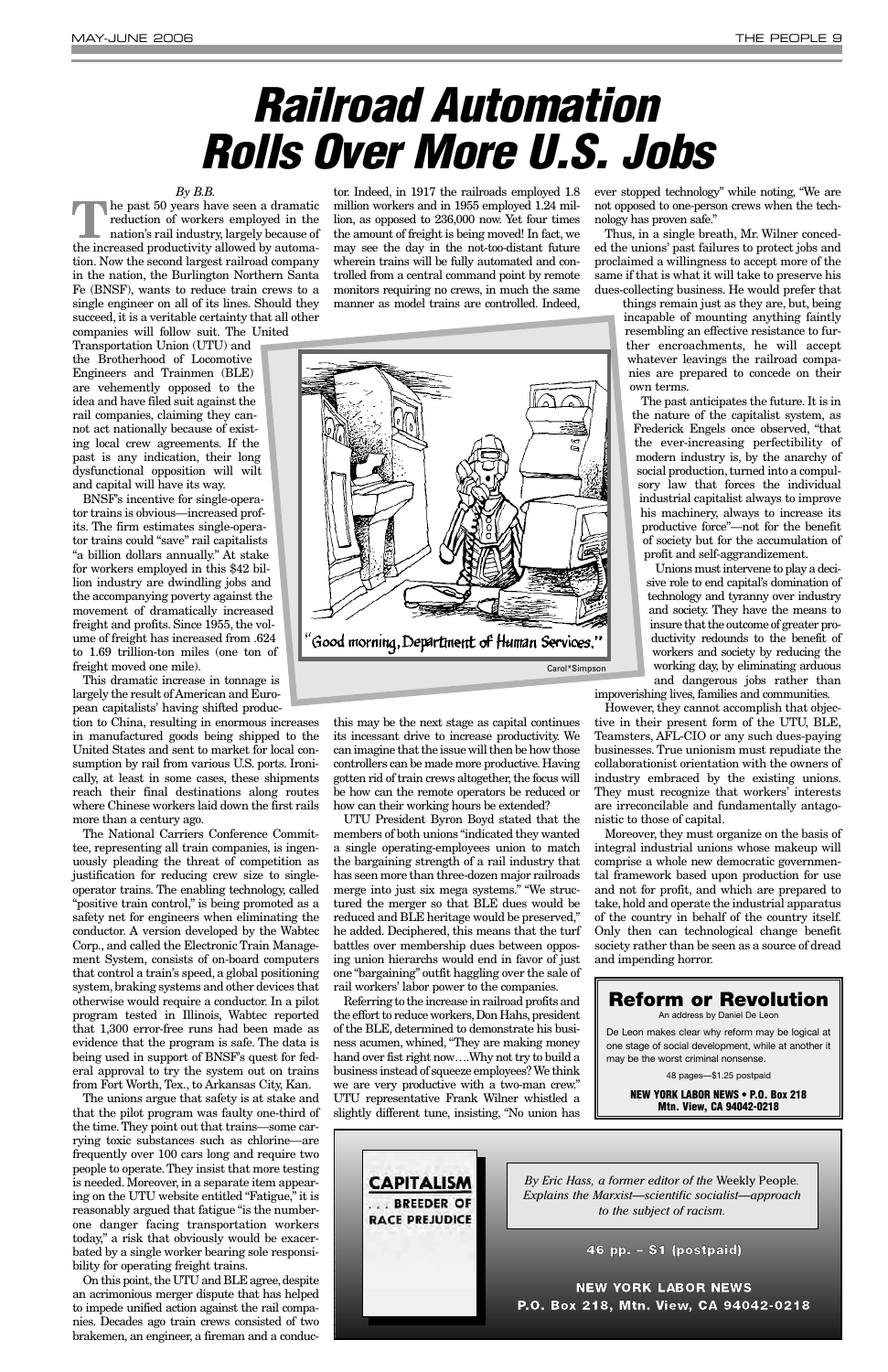ics and media pundits routinely deny it, labor is as much a commodity to be bought and sold on the market—the labor market—as any other commodity. Without capitalism and its wage labor system, not only the cause but also the fact of involuntary unemployment would be completely wiped out. There is no reason on earth, apart from the profit-driven system that constantly compels capitalists to hold wages down, for a single worker to live from hand to mouth and in economic insecurity.

The contention of some that immigrant labor is the cause or a source of worsening economic conditions for workers in general is as pernicious as it is false.

This assertion is hardly a new one. When, for example, the Irish immigrant of the late 19th and early 20th centuries felt the competition of the more newly arrived Italian immigrant, and the Italian that of the more newly arrived Hungarian, and the Hungarian of the Pole, etc., each immigrant in turn viewed with alarm the influx of "foreigners who were taking Americans' jobs."

Similarly, male workers who are not classconscious, noting the increasing employment of female workers,still often tend to regard the labor of women as a chief cause of their misfortune.

It hardly seems necessary to dwell on the obvious advantages to the employers of this view among workers who feel themselves victimized by immigrants or other workers entering the American labor market. Workers whose resentment is directed toward each other are not going to organize against the capitalist master class. If they can be organized at all, it is only against each other.

The more important point is that today's immigrant, no more than the immigrants of our earlier history or the increase in the number of women entering the labor market since the middle of the last century, is responsible for underemployment, stagnant and falling wages or declining living standards. Their effect on the working class as a whole is illusory, but the illusion is of immense advantage to the capitalist exploiters of labor because it blurs the real cause of unemployment, falling wages and declining living standards.

So-called liberals and conservatives are agreed on one point:The debate on immigration policy is essentially a debate on labor policy. It is a debate on regulating the ebb and flow of labor onto the labor market. Writing on "Immigration Debates"more than a year ago,for example, Stephanie Clifford of Inc.com summed up opposing arguments as follows:

"Opponents argue this easing of immigration controls might lead to higher health care costs, with uninsured workers crowding hospitals, along with Americans losing their jobs, beaten out by the foreign workers. But supporters say

foreign workers are an economic necessity, and America must handle that reality. 'Anyone who employs people in lower tech jobs anywhere in the U.S. knows that our companies are already employing hundreds of thousands, if not millions, of foreign nationals who reside here without authorization. And our laws are written in a way where we pretend that we don't need them,' says Steve Ladik, past president of the American Immigration Lawyers Association and head of the immigration law group at Jenkens & Gilchrist in Dallas. 'But the fact is the economies of Texas, Illinois, California, New York and half the country would collapse if tomorrow we could click our fingers and have every undocumented worker out of the country. Construction, hospitality, the medical industry, manufacturing—all these key segments of our economy are dependent upon these people.'" (Jan. 6, 2005)

Clifford continued by noting that businesses employing high-tech workers have a similar stake and worry that more restrictive immigration laws

will discourage foreign students from applying to American colleges and universities and skilled workers from accepting jobs in the United States.

Even so-called liberals who count themselves as sympathetic towards the millions of immigrants at the center of the current debate fail to perceive this. They argue that the immigrant does not come into direct competition with most workers because they gravitate into those industries and services where skill requirements are minimal.One recent example of this comes from Joshua Holland of AlterNet.com and his article, "Toward a Real Immigration Debate," posted on the website on April 16.

"The myth is that there is one American 'labor market' which adheres strictly to the laws of supply and demand," Holland claimed. "As Thom Hartmann recently put it, 'Working Americans have always known this simple equation: More workers, lower wages. Fewer workers, higher wages.'

"That kind of simplistic view is dangerously inaccurate. It suggests that working people are perfectly mobile, both geographically and socioeconomically. To understand the real picture, you've got to disaggregate. There is no 'American' labor market—that's a simplification. There are dozens of labor markets divided by education and skills levels,as well as by region. Thom Hartmann writes: 'Do a little math...there are between eight and 20 million un- and underemployed Americans,' and concludes that natives could fill all the jobs taken by immigrants. But an unemployed Pennsylvania steel worker doesn't do anything for a California farmer's labor needs."

In truth, however, capitalism is organized in such a way that conditions in any industry are bound to have an impact on workers in all industries. As intensified exploitation and declining wages in the production of food and the manufacture of clothing proceeds, for example, the equivalent of what workers in all industries require as a "living wage" is bound to decline. Wages have been stagnant for decades and profits have soared precisely because of advancing productivity. Indeed, the circumstances today do not differ fundamentally from what they were 94 years ago when Daniel De Leon had occasion to write the following in these columns:

"Go back to first principles. What is 'production'? Production is human labor applied to matter and rendered useful to the consumer. Hence:'production' is not limited to the fashioning of matter. Production continues so long as necessary human labor is expended. Hence, the human labor necessary in transportation, distribution and communication is part and parcel of production.

"What is 'exploitation'? Exploitation is the taking from the human labor necessary for production any part of the fruit of its efforts. "Consequently, exploitation extends all along the line, until the wealth so produced reaches the ultimate consumer.

"The important point in this is that exploitation, however seemingly otherwise, is not the act of any individual capitalist, or set of capitalists, perpetrated upon any individual workingman, or set of workingmen. Exploitation is a *class* act—the act of the whole capitalist class perpetrated upon a *class*—the whole working class." (Feb. 4, 1912)

The plain and simple truth is that if we did not have the capitalist system with its labor market and production for sale, if instead we had a socialist industrial democracy with production for use, then the more workers there were available to perform society's collective labors all the lighter would the burden be on each of us.

There is but one sure way of keeping one's vision clear and free from the misleading propaganda that pulls workers apart rather than helping to unite them. That is through the study of socialism and the SLP's program of Socialist Industrial Unionism, which proves that the real cause of the manifold social evils that plague us today is the capitalist system.

## **. . .Immigration Debate**

#### *(Continued from page 1)*

This is my contribution of \$ \_\_\_\_\_\_\_ for *The People*'s Press Security Fund, which will help support the SLP's official journal. (Please make checks/money orders payable to the Socialist Labor Party or *The People* and mail to P.O. Box 218, Mountain View, CA 94042-0218.)

| Name                                                                                                                                                                                                                                                                                                                                                                                                                          |  |
|-------------------------------------------------------------------------------------------------------------------------------------------------------------------------------------------------------------------------------------------------------------------------------------------------------------------------------------------------------------------------------------------------------------------------------|--|
| Address<br><u> 1989 - Andrea Andrew Maria (h. 1989).</u><br>1905 - Andrew Maria (h. 1906).                                                                                                                                                                                                                                                                                                                                    |  |
| Apt.                                                                                                                                                                                                                                                                                                                                                                                                                          |  |
| City<br><u> 1989 - Andrea Station, amerikansk politiker (d. 1989)</u>                                                                                                                                                                                                                                                                                                                                                         |  |
| State<br>$\frac{1}{\sqrt{1-\frac{1}{2}}\sqrt{1-\frac{1}{2}}\sqrt{1-\frac{1}{2}}\sqrt{1-\frac{1}{2}}\sqrt{1-\frac{1}{2}}\sqrt{1-\frac{1}{2}}\sqrt{1-\frac{1}{2}}\sqrt{1-\frac{1}{2}}\sqrt{1-\frac{1}{2}}\sqrt{1-\frac{1}{2}}\sqrt{1-\frac{1}{2}}\sqrt{1-\frac{1}{2}}\sqrt{1-\frac{1}{2}}\sqrt{1-\frac{1}{2}}\sqrt{1-\frac{1}{2}}\sqrt{1-\frac{1}{2}}\sqrt{1-\frac{1}{2}}\sqrt{1-\frac{1}{2}}\sqrt{1-\frac{1}{2}}\sqrt{1-\frac$ |  |
| (Political contributions are not tax deductible.) Acknowledgments will be made in The People.<br>Please indicate if a receipt is desired: $\Box$ Yes $\Box$ No                                                                                                                                                                                                                                                                |  |

### The People's Press Security Fund

sis.He does not consider that the turn to religious fundamentalism and militarism is very likely an *effect* of the failure of capitalism rather than its cause. Nowhere does he consider the needs of the working class, how they will be affected by this decline, or what they need to do to save themselves from its effects.While he mentions the concentration of wealth that has taken place in recent years, he does not discuss the effects of globalization and increased exploitation of the working class. He doesn't acknowledge that it is the sons and daughters of the working class who are fighting the war in Iraq.

While he speaks of the pernicious effects of the new Republican theocracy, he does not consider the use of religion to blur classconsciousness and portray the government's warmongering,exploitive and environmentally destructive actions in a "moral" light. While he mentions the dismissive attitude towards science and knowledge, he does not acknowledge the Orwellian manipulation of scientific information or creation of Doublespeak terms: "creating democracy" for an imperialist invasion, "climate change" for global warming, "Clear Skies" for increasing air pollution.

Lastly,Phillips offers no solution.There is none under capitalism. The system is spinning out of control. It cannot respond meaningfully to predicted oil shortages, global warming or the challenges of wars in the Mideast. Workers must realize that the answer is not in religion, but socialism.

## **. . .'Evil Axis'**

#### *(Continued from page 1)*

NATIONALISM: Working-Class Nemesis

Discusses the origins, development and dangers of nationalism, and what the working class must do to resist and counter nationalist rhetoric. 16 pages – \$1 postpaid **NEW YORK LABOR NEWS • P.O. Box 218**

**Mtn. View, CA 94042-0218**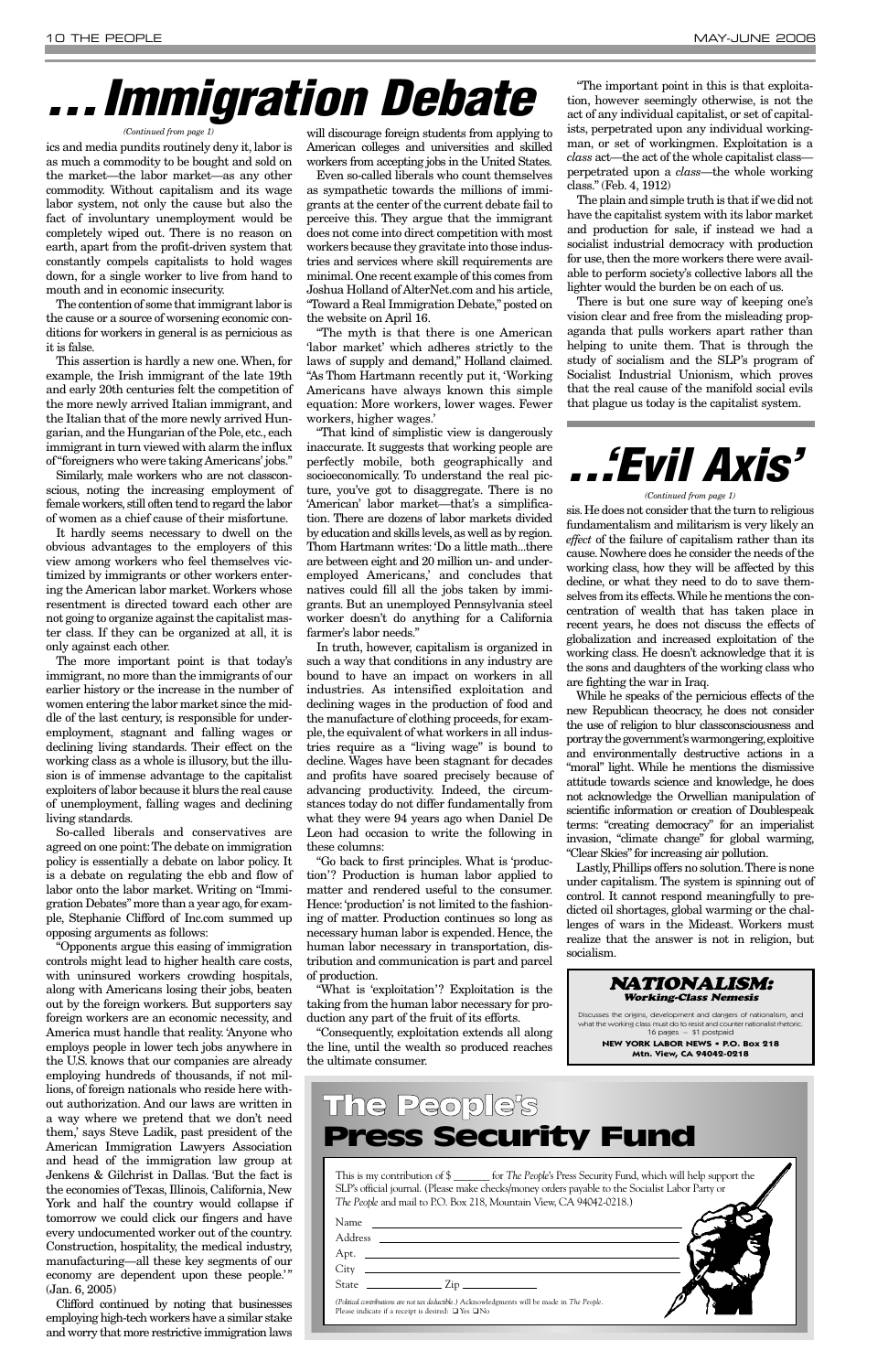Socialist Labor Party P.O. Box 218 Mountain View, CA 94042-0218

| Name                    |     |
|-------------------------|-----|
| Address <sub>———</sub>  |     |
| $\operatorname{City} =$ |     |
| State                   | Zip |



long-term financial security of properly worded provision in your will, or by making some other financial arrangement through your bank. Write to the Socialist Labor Party, publisher of *The People*, for a free copy of the booklet *Steps You Can Take to Provide* 48 Pr AP *for the Financial Security of the Socialst Labor Party*.

### **Lenin and Stalin**

The "50 Years Ago" article in the March-April issue of *The People*, "De-Stalinization Couldn't Save Soviet Union From Its Betrayal of Marxist Principles," overlooked one big reason why Lenin was forced to bureaucratize the Communist Party shortly after the October Revolution. Lenin was counting on a workers' revolution in Germany, which would then spark a European revolution. Lenin knew the victory of the Bolsheviks would be short-lived without the support of all of Europe. I agree that Stalin betrayed Marxist principles, but the article attempts to place unfair blame on Lenin. Criticism among comrades means looking at what we do wrong and what we do right and then progressing the proletariat towards its ultimate mission and to never lose sight of the fact that we are united in one goal—the emancipation of all oppressed peoples, the emancipation of the working class.

#### Doug Smiley Indianapolis, Ind.

*[It is probably safe to say that the Soviet Union was doomed to collapse from the start, but that is a different question from the measures taken to preserve it. Lenin and Trotsky both understood that the Soviet Union could never survive without the direct support of a socialist revolution in Germany, at least, and repeatedly said so. However, that did not justify stripping the workers' own organizations of their power and of laying the political foundation for a repressive state apparatus. Rosa Luxemburg certainly didn't think so, and neither did the SLP.The article from 50 years ago did not "blame" Lenin, however. It merely noted a fact. No one man can be held solely responsible for great historic events, obstacles or opportunities.To do so would be to deny the materialist conception of history. Yet, it would also be wrong to go to the opposite extreme to exonerate people from all responsibility for their actions. Building up rather than undermining the workers' organizations of revolutionary Russia, nurturing rather than stifling working-class democracy, contrary to the Bolshevik policy over which Lenin incontrovertibly had great influence, almost certainly would have maximized whatever the Soviet Union's chances for survival really were. It would have done that by holding up an example more closely resembling what the socialist revolution aspires to, thereby adding some stimulus to the European revolution conceded as being necessary for success. To lose sight of this would be to blind ourselves to history's lessons and leave the working class vulnerable to similar* *disasters in the future.We can think of no greater disservice to the human race.]*

### **Google at Home**

| Bank balance (Jan. 31) \$145,660.18                       |  |
|-----------------------------------------------------------|--|
| Expenses (Feb.-Mar.) $\dots \dots \dots 19,284.82$        |  |
| Income (Feb.-Mar.) $\ldots \ldots \ldots \ldots$ 7,584.27 |  |
| Bank balance (Mar. 31) \$133,959.63                       |  |
| Deficit for 2006 \$ 15,893.63                             |  |

I am replying to your article "Do Capitalists Put Profit Before Principle?" in your issue of March-April. While your analysis of Google's duplicity in acquiescing to China's restrictions on the search engine in that country is very impressive, nevertheless, such abridgments are taking place against the background of the U.S.'s own attempts at censoring the same domain under the pretext of looking for pornography. In reality, the main reason for wanting these records is to spy on as many people as possible that use Google and other major Internet search engines, especially in the political domain, as it has been the case since 9/11 (as well as well before 9/11). In other words, the main reason for the government's going after Google is not to look for pornography (local, national as well as international law enforcement agencies already have this power), much as trying to spread its tentacles in monitoring what many people read as well write or say. In this vein, it aims at trying to whittle away at real, imagined or future dissenting voices to both its domestic and foreign policies under the guise of searching for pornography. Oftentimes, state repression is coated with good intentions that are supposed to streamline morality. For instance, after the expulsion of the Asian population in Uganda in 1972, the Amin regime started reading ordinary mail that came in and out of the country. This was supposed to be a temporary edict of ensuring that the departing Asian population was not smuggling money out of the country through mail. However, that habit was never rescinded after the Asians' departure from the country. Instead, surveillance of all incoming and outgoing mail became official government policy. In a similar manner, the U.S. government could use the Google records on the pretext of hunting for pornography as a stepping stone into monitoring peoples' surfing, reading and writing habits. Yes, it is good to point out Google's self-censorship vis-àvis China. However, it is also imperative to point out with trepidation, the U.S. government's attempt at censoring the Internet, as well as intimidating its users, under such lofty ideals as smut search.

> Stephen B. Isabirye Flagstaff, Ariz.

(Feb. 11–Apr. 14)

*Christmas Box* Earl Prochaska \$100; Ed Jasiewicz \$50; Marion Miller \$35. Total: \$185.00

*New Publications Fund*

Jason Cant \$3.00. (Total)

#### *Press Security Fund*

Anonymous \$500; Chris Dobreff \$400; \$200 each Gertrude Sim (In memory of Archie Sim), Irene Schelin; Thomas Maurer \$100; Phillip Colligan \$95; Robert Ormsby \$75; \$50 each Barbara Coffman (In memory of Archie Sim), Harvey K. Fuller, John S. & Rosemary Gale; Marshall G. Soura \$45; \$30 each George Frenoy, Jane Christian, Richard F. Mack; William Rickman \$28; Joseph C. Massimino \$25; \$22 each Alex Iwasa, Sol Berman; Jim Comerford \$20.40; \$20 each Daniel Goodsaid, George Lovrich, Sophie Carevich; \$15 each Marotte, Robert Varone; Daniel Kryk \$10.20; \$10 each Ben Kraft, Costanzo A. Rufo, Dorothy M. Olean, Louis J. Marovitch; Roy K. Nelson \$9.60; Don Patrick \$6.22; Robert & Mandarsita Brothers \$6; \$5 each Orville Rutschman, Robert A. Bloomer, Robert Beaudette; Marvin Ronis \$3; Daniel Brian Lazarus \$2; Ronald G. Spangler Jr. \$1. Total: \$2,155.42

*Prisoner Subscription Fund* Wells Bain \$5.00 (Total)

*SLP Leaflet Fund* Henry Coretz \$35; Daniel Kryk \$12; \$10 each Alex Iwasa, Ronald Ingalsbe; Joe Frank \$6. Total: \$73.00

#### *SLP Sustainer Fund*

Joan Davis \$800; Robert P. Burns \$320; Bernard Bortnick \$300; Chris Dobreff \$200; Michael Preston \$125; \$100 each Lois Reynolds, Section Wayne County, Mich. (In memory of Comrades John Sarkisian and Archie Sim); Richard A. Aiken (In memory of John W. Aiken) \$45; Section San Francisco Bay Area: Bill Kelley \$40; \$30 each Clayton Hewitt, Jill Campbell, Steve Littleton; \$25 each Christofer Nigro, Helena Stevens, Louis J. Marovitch, Mike Kowalski; Michael A. Wenskunas \$20; George Gaylord \$2.

Total: \$4,323.00

#### **Socialist Labor Party**

*Financial Summary*

### **Funds**

### letters to the People

### **ACTIVITIES**

### **CALIFORNIA**

**San Francisco: Discussion Meeting—**Section San Francisco Bay Area will hold a discussion meeting on Saturday, April 29, 1:30–4 p.m., San Francisco Public Library, Conference Room, Grove & Larkin streets.

### **ILLINOIS**

**Chicago: Discussion Meeting—**Section Cook County will hold a discussion meeting on Saturday, May 20, 3–5 p.m., New World Resource Center, 1300 N. Western Ave. Topic: "Socialism: Its Meaning and Promise." For more information write SLP, PO Box 1432, Skokie, IL 60076, or email alexjiwasa@ gmail.com.

### **OHIO**

**Cleveland: Literature Booth—**Section Cleveland will staff a literature booth at this year's Hessler Street Fair, May 20–21, noon to dusk. The street fair is located off Ford Drive near Euclid Ave., University Circle, on Cleveland's East Side. For more information call 440-237-7933.

**Columbus: Discussion Meetings—**Section Cleveland will hold discussion meetings on Sunday, May 14 and June 25, 1–3 p.m., Carnegie Library, Meeting Room 1, Grant and Oak streets. For more information call 440-237-7933.

**Independence: Discussion Meetings—**Section Cleveland will hold the following discussion meetings from 1–3 p.m.: Sunday, May 7, Independence Public Library, 6361 Selig Dr., (off Rt. 21 [Brecksville Rd.] between Chestnut and Hillside); Sunday, June 4, 1–3 p.m., Days Inn Motel, 5555 Brecksville Rd. (just south of R17- Granger Rd.). For more information call 440-237-7933.

#### **OREGON**

**Portland: Discussion Meetings—**Section Portland will hold the following discussion meetings from 10 a.m.–12 noon at the Portland Main Library, SW Yamhill & 10th: Saturday, May 13, "Can It Happen Here? The Instability of Capitalism"; and Saturday, June 10, "The *Communist Manifesto* in the 21st Century." For more information call Sid at 503-226-2881 or visit the section's website at http://slp.pdx.home .mindspring.com.